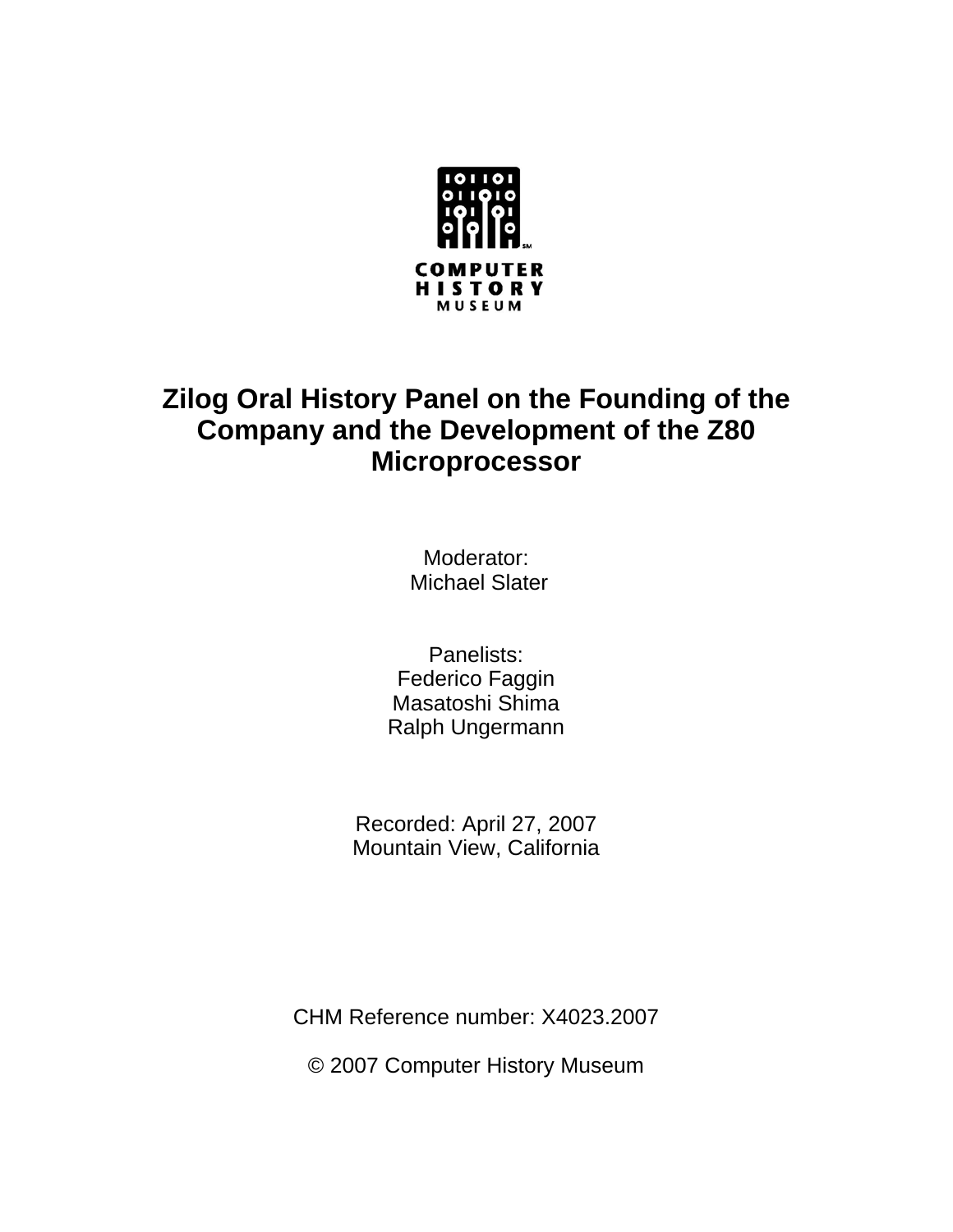**Michael Slater:** We have with us Ralph Ungermann, Federico Faggin, and Masatoshi Shima. I think we'll start. We've had in the previous tapes [oral histories of the Intel 4004 and 8080 MPU projects recorded on April 26, 2007 at the museum] some information on the background of Federico and Shima-San, so we'll start, Ralph, with you. Could you give us a brief summary of your background, your education, and what sort of jobs you had before coming to this project?

**Ralph Ungermann:** Certainly. I grew up in Southern California. I'm a Berkeley graduate in Double E, and a masters degree in Computer Architecture from UC Irvine. I got out of college and spent a little time in the aerospace industry, and then moved towards the semiconductor business. I joined Collins Radio, a tremendously interesting company to work for. That was in the late '60s, [the company was] completely networked around the whole world. Way ahead of its time. I left there and started to work at Western Digital, a [semiconductor] start-up in Southern California. We did communication chips. Custom communication chips. I left there and went to Intel, because I saw the microprocessor as being the next huge wave, and I was there at the Z80 introduction. I left Intel and joined Zilog together with Federico Faggin. And last, having sold that company to Exxon, and I was at the start-up of Ungermann and Bass and then First Virtual. Today I'm very involved in China start-ups.

**Slater:** Federico, can you tell us about the genesis of Zilog, how it came to be. How the transition went from Intel to Zilog, and what motivated that?

**Federico Faggin:** Sure. Back in early '74, there was a major reorganization at Intel, and I became department manager under Les Vadasz. Les Vadasz' job increased, taking over other departments that were not under his control earlier. So in that capacity I had a bunch of groups under me in R&D. The largest one was the microprocessor group that was led by Ralph Ungermann, and Shima was working for Ralph Ungermann at that time. Until that time, Shima was working for me. Then I had the memory group for static RAMs, ROMs and EPROMs. I had tiny circuits. I had custom circuits, because Intel was still involved in some custom chips. And also I had all of the layout services for Intel, for the entire department - both bipolar and the dynamic memories, which were not in my group. But that also had [responsibility for] technology development of the group, and they had a bipolar design group. Intel in those days was still involved in some bipolar chips. And of course, I was working for the Vadasz. So at that time, as my job grew, I moved away from strict concentration on the microprocessor only, and the custom chips only, which were my two prior responsibilities earlier. Ralph Ungermann before was in charge of the custom chip development of Intel. In the middle of 1974, I grew a bit restless. There were many changes at Intel. Intel and the whole economy was in recession. There was a layoff at Intel, about 10 percent of the people were laid off. Sometime a year or so before, Andy Grove had instituted the signup sheet. . There was a certain degree of resistance, certainly from me and a number of people about this new way of working at Intel. And I was also not happy about the way that [the] microprocessor was still viewed at Intel at that time. Intel was primarily a memory company. Microprocessors were really important for Intel, only to the extent that they would sell more memories and more chips around them. I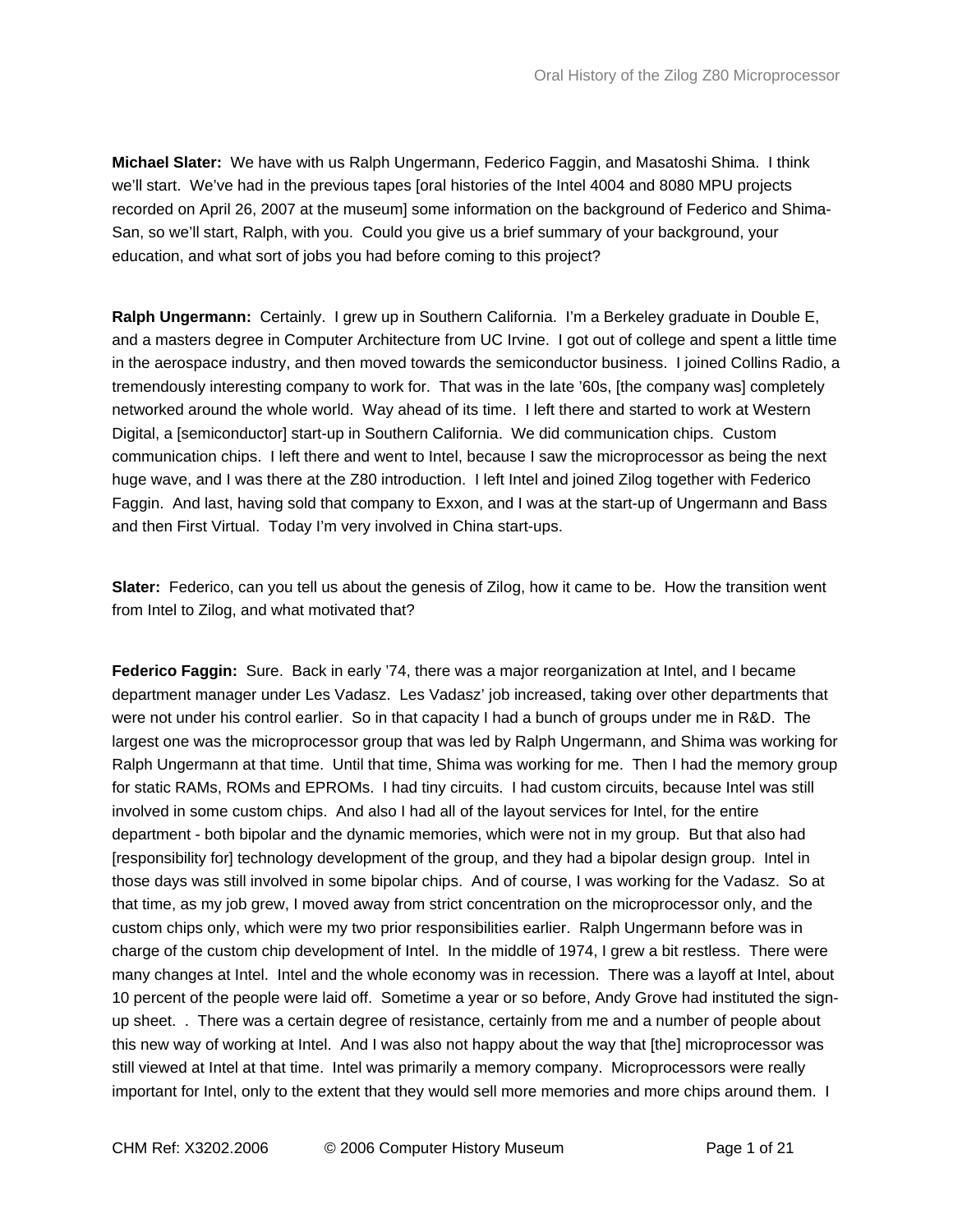did not feel really appreciated and supported enough by Intel in this area. I felt that whatever I wanted to do, I had to almost put up a fight with Vadasz. For example, the 8080, as was talked about yesterday, it took about nine months before I got permission to do. The 4040 also took a certain amount of convincing to do. And now marketing, microprocessor marketing, under the direction of Bill Davidow was beginning to assert its own rights to develop chips. Now that was an absolutely correct. They should've been defining chips from the Day One, but that was a job that I had done from just about from the beginning after the 4004 and the 8008. And so I felt boxed in at Intel. Also I was working very hard and I felt that I could do better if I started my own company.

**Slater:** Shima-san, can you tell us about your background. I guess you gave most of your background in the previous talk [see note above], so maybe start with how you got to be at Zilog and what your involvement was with the Project.

**Masatoshi Shima:** Before the development of 8080, in Japan I used NEC mini-computers, which acted quite similar to Motorola's 6800. But it had two sets of general purpose register, including the program counter and the index register. After I developed 8080 and I supported peripheral chips development, but I wanted to develop the high performance, the next generations of an 8-bit microprocessor. Certainly, the main reason to join Zilog.

**Slater:** And Ralph, how did you come to make that transition from Intel to Zilog?

**Ungermann:** The transition was a very smooth one, and a very fun time, I must say. The camaraderie and the spirit at Zilog was very good. And so many of the things that Federico talked about Intel were the opposite at Zilog, and the company basically focused on people as well as the products. My role was primarily around the peripheral chips. I helped define them, and hire people to design them and bringing them to market.

**Slater:** Federico, so how did the concept for the concept for the Z80 itself then come about? You had started Zilog. Did you have a product plan from the start, and how did you come to formulate what turned out to be the Z80.

**Faggin:** Let me say a few words more about the formation of Zilog. Basically, as I grew restless, I decided that I was going to leave Intel. I asked Ralph to go out for a drink, and I said, "Ralph, I would like to start a company [to build] microprocessors, are you interested?" And he said, "Yeah! Let's do it!" And that was it. I mean, basically, there was not a discussion of what we were going to do, how we were going to do it and so on. It was just an immediate response. And then we strategized on how to get out of Intel. Then Ralph left first, about September, or maybe even August of '74. And I followed in November. In the end of October, it was Halloween, my last day. When I told my people that I was leaving -- I told Shima that I was leaving -- Shima said, "I want to come!" And I said, "Yeah, I like to have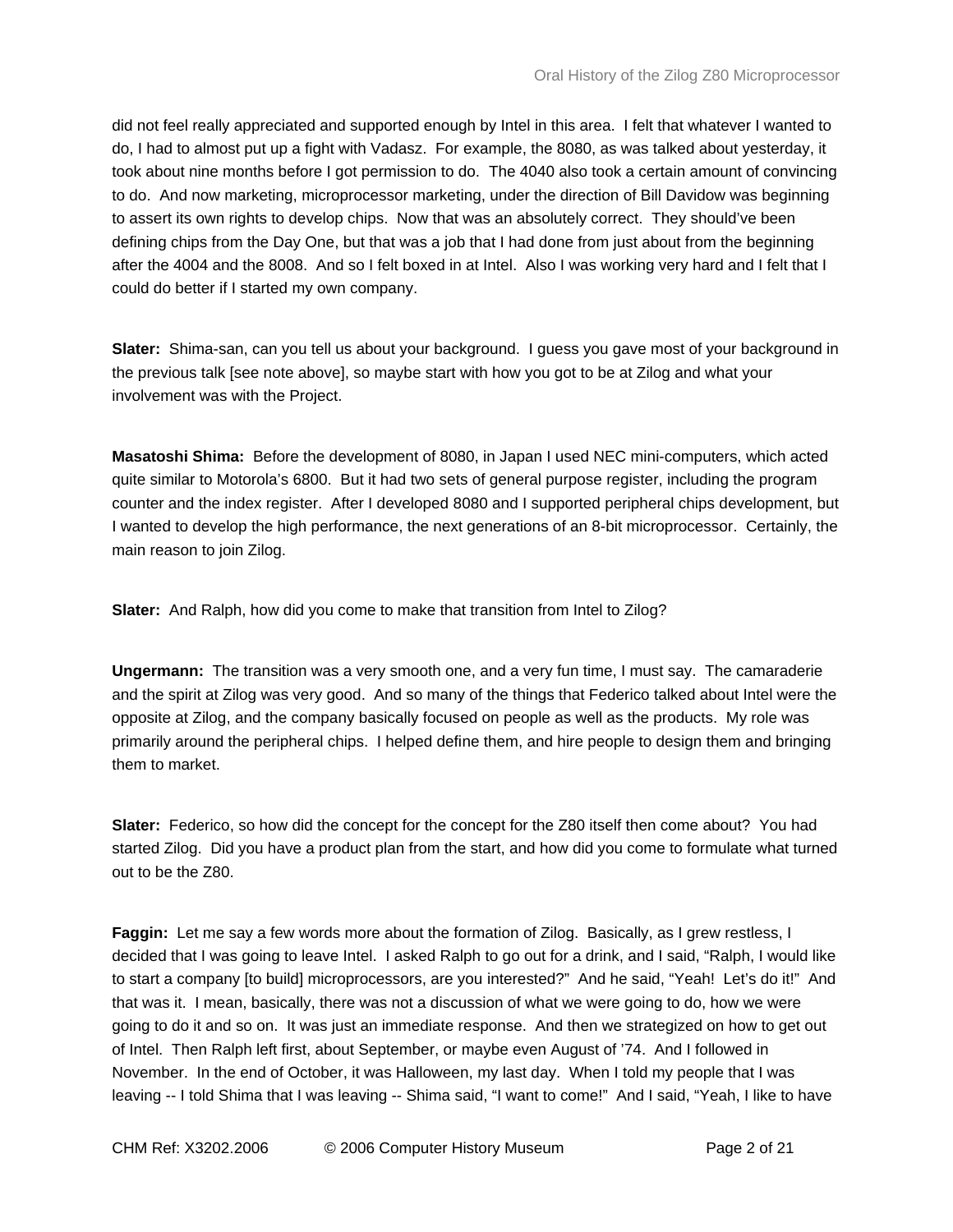you, but you have to wait until we got the money, and we figure out what to do." So with that movement to Zilog then, the first step was to figure out what we were going to do. I did not know. We wanted to do a microprocessor company that was very clear. We had not defined any products before leaving Intel. I did not want to be contaminated with that information. And so we never talked about what we were going to do before.

When I joined -- when Zilog was formed -- by the way, Ralph and his wife set up the original office in State Street in downtown Los Altos, so I already had an office and a desk when I arrived at Zilog. Of course, Zilog in those days was not called Zilog yet. And then we had an interview with a reporter from the *Electronic News*, which was a weekly newspaper in the electronics field, was very well-known. And this reporter reported that there was this company that had been formed with Faggin, Ungermann, and they were going to be some kind of microprocessor company. And that caught the eye of Exxon Enterprises. Exxon Enterprises in those days was a subsidiary of Exxon Corporation, the oil company. And they were making venture capital investments in the R&D information technology. So somebody called me up from Exxon and wanted to visit. And I told them that we were not ready yet, that we had no decided what we were going to do, but if they would come around later on, we would gladly see them. So then they called me soon after saying that they were going to be in the area ten days later. That's when I got busy trying to figure out what to do.

And so the first idea that I came up with was the idea of a single chip microcontroller, which I called the 2001. And it would have been the equivalent, more or less in power to the Intel 8048 that came out a couple of years later. And I did a bit of work on that. Enough to have a sense of what it would look like. Ralph and I put a business plan together very quickly, so that when the Exxon guys were come, they would have already a sense of what we were going to do. I think we hit it off right at that point, and that was the beginning of a dialogue with Exxon Corporation, that led eventually to the financing of the company in June of the next year, of '75. I might add that in those days, because of the recession, and because of the bubble of the early '70s in the stock market, there was no venture capital money. In the entire 1975 only \$10 million of venture capital were invested in high tech. And that was an absolutely very low number even for those days. The industry was hundreds of millions of dollars a year, and it was really a disappointment. So we were lucky to actually find Exxon Enterprises interested in us at that time. So then as I was thinking more and more on the 2001, since we did not have a fab, we were a fabless company, we did not have any plan to have a fab soon, because there was no hope for us to raise the amount of money required to have a fab right away from the beginning.

I identified Synertek as a foundry to use for our product. Then as I talked to them and got the idea of the costs, and so early on it was very clear to me that we could not really compete with a company with its own fab selling a single chip microcontroller. That would've been a highly price-sensitive product. So I was trying to find out something else that would be the first product for the company to do. And it wasn't until December that I came up with the idea of the Z80. What in those days I called Super 80. Basically what I wanted to do then, what came up as sort of a gestalt concept to me was the idea of a seamless chipset with a CPU and a number of peripheral components designed around a five-volt bus. In those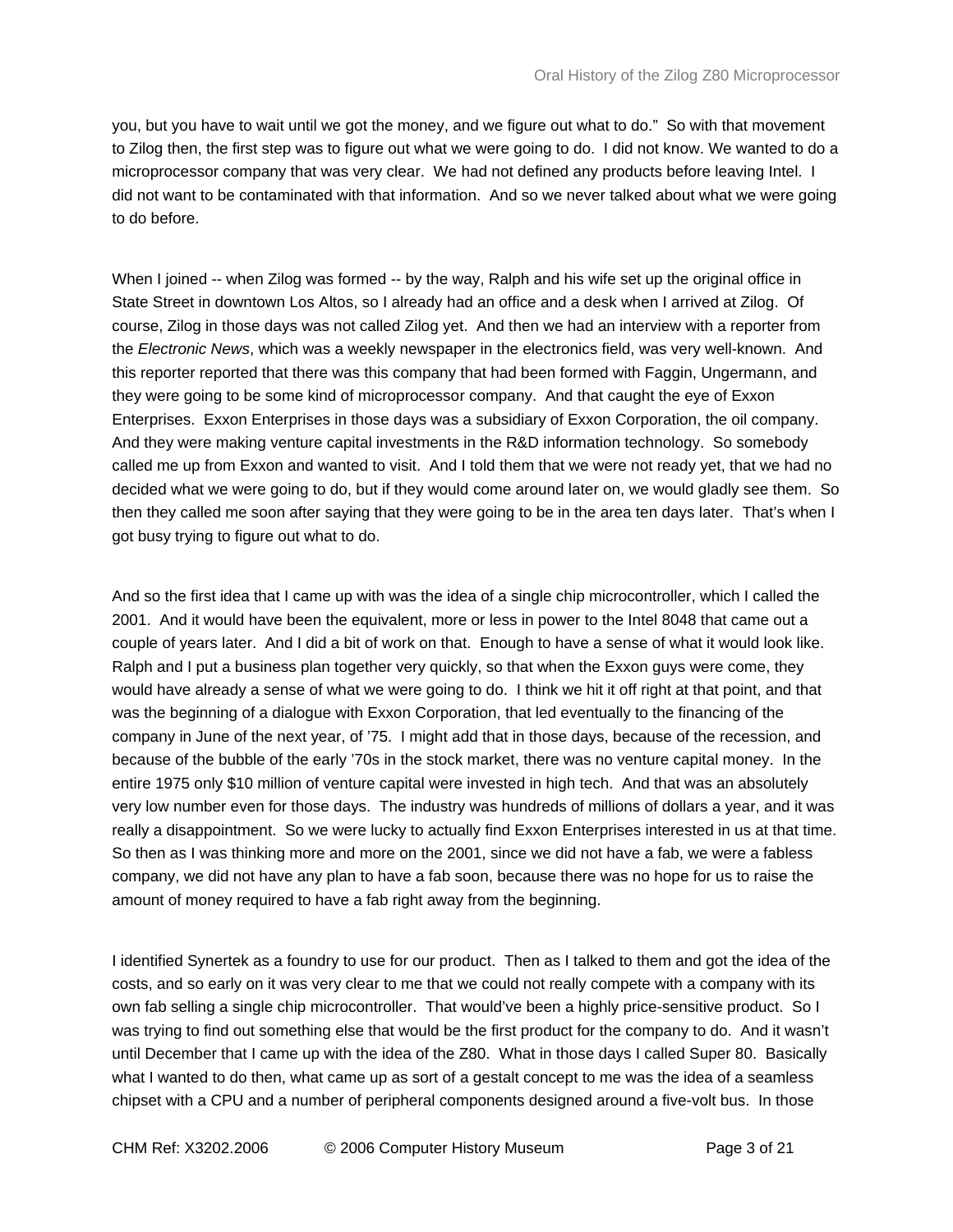days the 8080 had three power supplies, plus 12, plus five, minus-five. The bus structure was a reasonable bus structure, but it was not designed for the entire system with all the bells and whistles that you wish. Particularly the vector interrupt that was possible if you had done a good CPU and peripheral design together.

I defined the basic architecture of the Z80 in the following several months. Basically I wanted to combine the best of the 8080 I wanted it to be machine-core compatible with the 8080. And add a lot of the functions that were on the 6800, which at that time I considered a very, very nice microprocessor. So I wanted to have a couple of index registers, more 16-bit operations, a better interrupt structure. The whole idea of doubling the number of registers. And I could exchange the register with an exchange instruction, the whole register set. That was an idea that I had used already on the Intel 4040. So that one could serve it up very fast if that was a necessity. And on and on. So that architecture was pretty much defined, probably 90 percent of what ended up being the final architecture was defined before Shima came in February of 1975. Now we had a number of problems at that time to get money, even with the interest of Exxon Enterprises, from the very beginning. And we had a hard time to find the acceptance at Exxon Enterprises of the idea of second sourcing. Second sourcing was a necessity for us, because being a start-up company, we could not be able -- we couldn't see how we could get into large accounts where people had to bank on a small company, invest in software development, and then [risk that the] a company disappear. So it was essential for us to have a second source. And it took a while to figure out the strategy how to do that. And that [task] was weaved in, with the design of the Z80 that started in detail when Shima joined the company.

**Slater:** It's a good segue for Shima to talk about the role that you played, and tell us a little bit about the how the project was broken up, who played what role, and what were the roles that you played, and some of the challenges that you faced.

**Shima:** Let me talk about the 8-bit microprocessor. The 8080 brought computing power to the system user. Personally the goal for Z80 was to develop the ultimate high performance 8-bit microprocessor. Accordingly {bringing] both the 8080 user and the 6800 user to the Z80 campus and also expanding to the new applications. At that time both 4K bit DRAM and floppy disk [controller chip] came out into the market. Therefore, it was expected that it's now or later, that a disk operating system is coming out. Then we made some interface for DRAM memory. And I became familiar with all of the design activity in the microprocessor development through the project of 4004, 8080, and sometimes it is said that a big success is obtained when developing the challenging new product three times. And Z80 became the third microprocessor for me. So I was able to concentrate on the functional specifications, the hardware architecture design, and all of the design activities. I was able to design whatever I wanted. And personally I wanted to develop the best and the [most] wonderful 8-bit microprocessor in the world. Also sparing enough time for the hardware architecture design.

**Slater:** Thanks. And Ralph, what was your role on the team.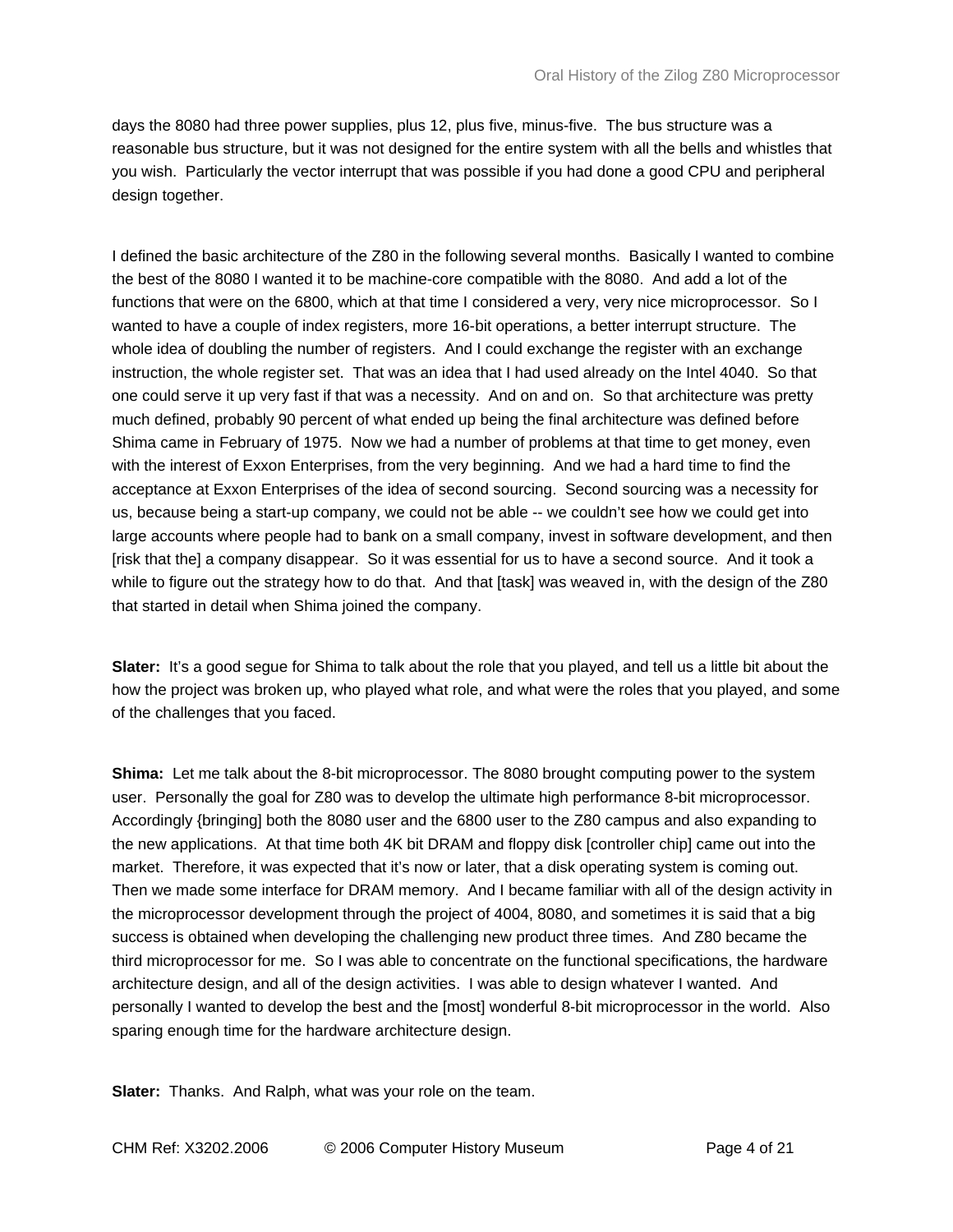**Ungermann:** Well, as I mentioned we wanted to have a complete series of peripheral chips to make it easy to put these into systems. And so I headed up the activity of the peripheral chips. In addition, we built a simulator to check the logic, and also be the basis of the development system that would be required to run. We brought in some software people. I started -- headed up a small group with Charlie Bass. Doug Broyles and I built a simulator of the Z80 at breakneck speed, trying to keep up with Shimasan's design. I remember one event that sticks out very clearly, and that is that we were just ready to the put the mylar into the layout, when we found a bug in the simulator, in the software -- I mean, in the hardware. And we basically went to Shima and said, "We have to stop, there's a bug in the chip." Shima looked at us carefully, and thought for a couple seconds, and said, "No, no problem, we just have to put a contact here." And it was the most amazing thing that he would take this logic error and turn it into a physical fix in just a few seconds. And sure enough when it was fixed, and when the chip came out, it was bug-free.

**Slater:** So the layout work was all done by Shima-san, and were there other people on the team? How many people were involved in building this chip?

**Faggin:** Well, I managed the layout of the Z80 basically, Shima and I hired Wong Sha who was a senior layout draftsman. And then we hired a more junior layout draftsman, which I don't remember the name. But they were very slow. I had promised the board that we would have samples of the chip on May 9, I believe. March 9, sorry, of '76. And I was starting to get very worried about the delay, you know, the time it was taking to build the layout. Remember the Z80 had about twice as many transistors as the 8080, and at the rate at which we were going, we would take much longer to layout than even the 8080. The 8080 was in layout for about six months, so it would've been a long, long time. So I got into the act, and I decided to actually do layout myself, manage the two draftsmen, and layout the rest of the chip myself. I was working 80 hours a week for three-and-a-half months. And I drew personally about two-thirds, if not three-quarters of the chip, because I was working much, much longer hours. And I was much faster than the draftsmen, and I was able to do that layout in that short time. Obviously, Shima did all the logic design, the circuit design, that part was totally Shima's doing, but the layout was essentially my doing.

**Slater:** And was there software work going on at the same time?

**Faggin:** Yeah, basically the way we divided up was Ralph, with Doug Broyles, Dean Brown and Charlie Bass was worrying about the development system and the software. Dean Brown was the head of software, and Charlie Bass worked for Dean. And myself, and Shima, and two draftsmen were worrying about the Z80 CPU. The entire Zilog in those days had 11 people. And we stayed 11 people until January of '76. The time after we saw the first Z80, and saw that the first Z80 was almost working, and had only a couple of bugs. Then I decided to hire one more person. It was Bernard Peuto, the computer architect to actually begin the process of defining the next generation processor.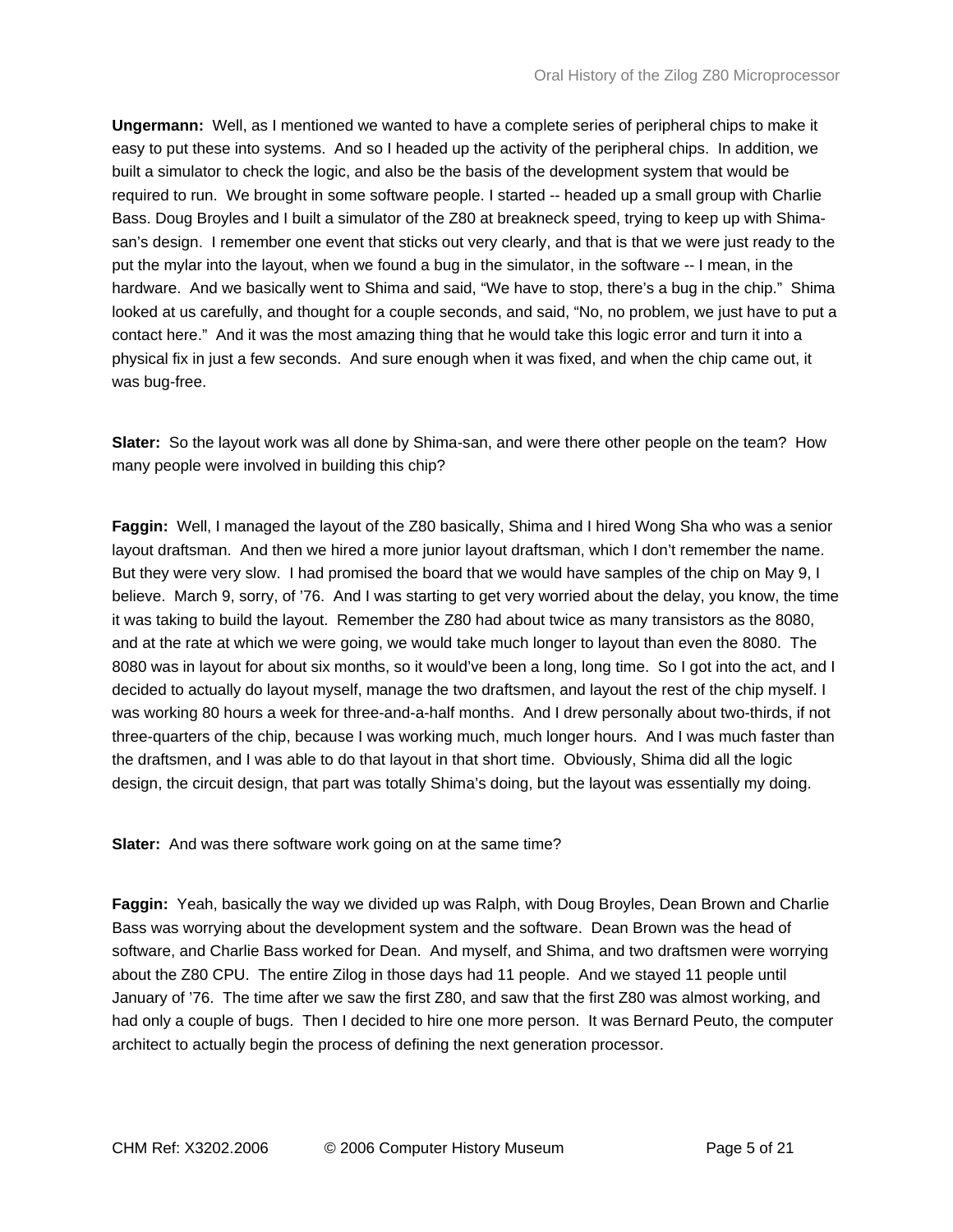**Slater:** For any of you who want to answer, what do you think were the biggest challenges in creating this design? Shima-san?

**Shima:** Before that, let me talk about the schedule. It took one year and one month from the kick-off meeting to fully working silicon. The Z80 project started in the middle of February, 1975, and it was completed in March, 1976. The product development took about two months with my memory. And it was completed in April. Next, the hardware architectural design took about two months. I started in the beginning of March, and I completed the hardware architecture in the beginning of May. Then it took about one month to generate a circuit design handbook, and also layout the design method. The detail logical design started in the latter half of May. And it took about six months of designing from logical design to tape out. First the development of the logical design of the register file and address update section was completed on June. The first version of all remaining logic was completed on July 19. But there are lots of iterations. The second version of logical design, except system bus control logic, was completed on August 7. The remaining system bus control logic was completed on September 16. Still there are many, many minor logic mistakes to be fixed. And finally the tape out was completed in November, 1975, where it took about two months for mask making and wafer processing. Next, can I talk about my opinion for product definition?

## **Slater:** Sure.

**Shima:** I describe my opinion regarding how Z80 product specification was defined. Our critical step at first it was decided that Z80 keep binary code compatibility with 8080, in order to take the market share of the 8080 greatly and quickly. And secondly, two sets of index registers were added in order to go into the market of Motorola's 6800. One index register was not enough. Thirdly, in order to support the highspeed task switching, in the beginning I asked to complete two sets of register files including the program counter. But it was too complicated for customer. Then we gave up on [the idea] of the two sets of general purpose registers. Fourthly, the powerful and flexible system bus was introduced, and it allowed a relatively slow memory. Fifthly, a one-phase clock instead of two-phase clock was chosen for easier system design. Sixthly, in order to bring both 8080 and 6800 surely, the abundant powerful instruction set were added enhancing a critical set, enhancing the 16-bit data transfer, 16-bit calculation, and also adding the bit to data type, and byte to string data type. And reliable single mode for branch and index address single mode for data memory. But new instruction sets were selected very carefully, because the remaining instruction code of 8080 was only twelve. At first six instruction codes were used for the reductive branch, and conditional reductive branch, and branch for loop, in order to get high speed and reduce the program size. Next, the value instruction code was used for newly added instruction set group. Though the instructions are bit instructions, rotating instructions and shift instructions. And two instruction codes were used for the exchange, the set of general purpose register, and exchanging the set of accumulator and flags. Also those support the high-speed task switching. And one instruction code was used for another newly added instruction set. Such as string operations and 16-bit to data transfer, 16-bit addition, and 16-bit substructure, and a newly defined input and output instruction, which provide the register indirect addressing mode, and so on. And lastly, are two instruction code were used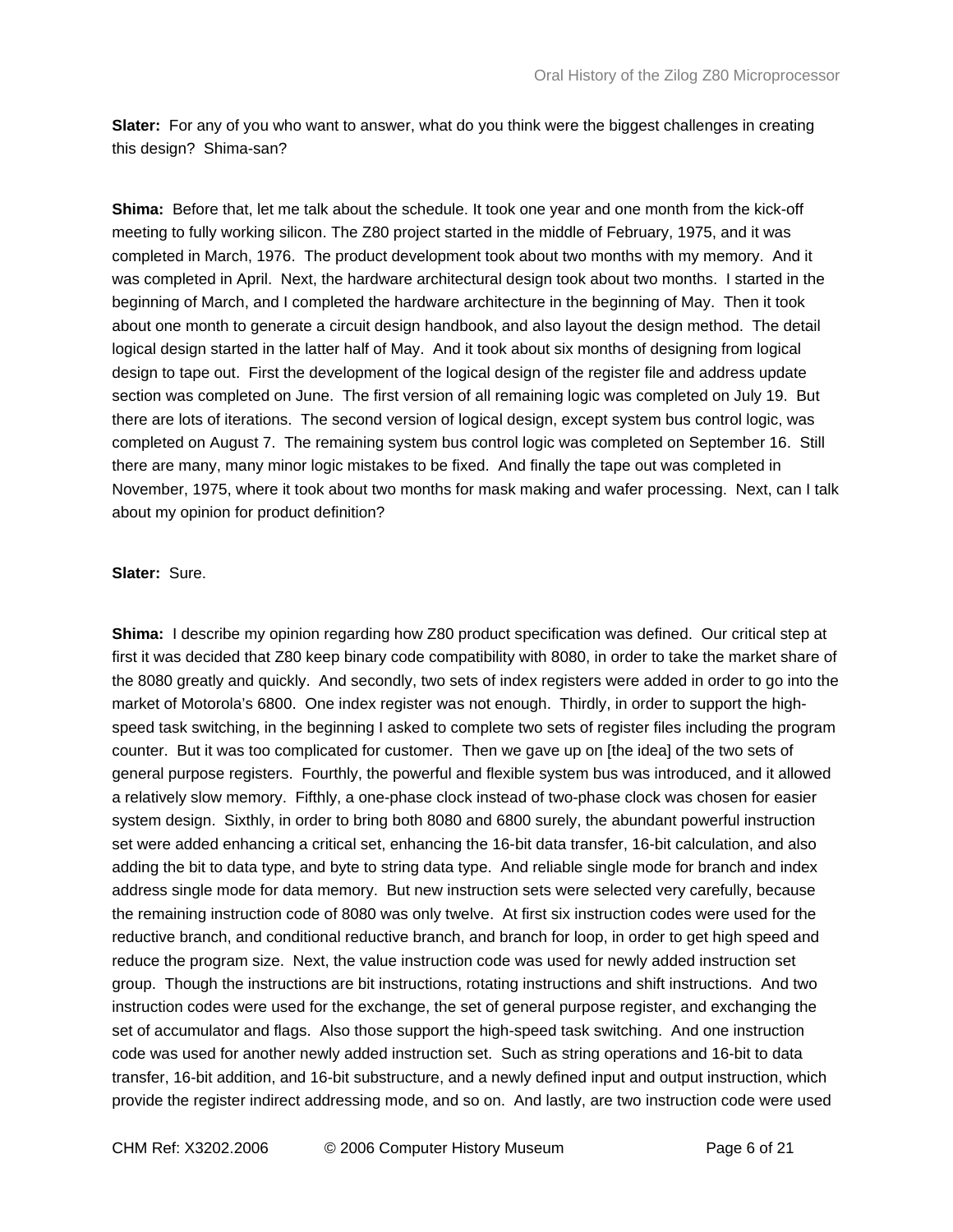for prefixing instruction. But at that time we didn't say prefix the instructions, but maybe meant they broke down easy to understand the prefix instruction in order to support index addressing mode, and index register operations. I will talk about that one later.

**Slater:** Thank you. Frederico, can you talk about challenges of getting the chip fabricated and what your strategy was about getting the chips built, building the fab, and getting second sources.

**Faggin:** Well, let me take a step back first, because we did not cover one important aspect of the Z80, and it was the choice of the process technology to use. The technology that I decided to use was the depletion-mode, five volt N-channel with silicon gate. And that technology was actually one that I developed for the 2102A at Intel back in the middle of '74. It's a technology that allowed a large improvement of speed and power performance for N-channel. In fact, I built with Dick Paschley the 2102A, which is a fast static memory, 1K static memory. And with that technology we got 80 nanosecond access time against the best that could be done was 400 [ns?] with the 2102. So there was a factor of five in improvement in speed-power product for that technology. That technology, by the way, was at around the same time the technology the Mostek had for their static RAMs. And there was another company, Synertek that had that same technology at about the same time. So it was not an invention of mine. It was simply something that was already being used by other companies, but Intel was resisting to use that depletion load in those days. And I recognized that that was the correct technology to do the next generation microprocessor. So before Shima came, I developed the methodology of design of the depletion load, which was different than the methodology of design of high-voltage N channel. And I basically brought up the methodology that I developed originally for the 4004, and it was used pretty much for all of the other subsequent generation microprocessors. I updated for the five volt depletion load device, and that was what Shima got when he joined the company. Then the other thing was to be able to have a relationship with somebody that would build the wafers. So I got into a contract with Synertek to build wafers for us early on for the Z80, and at a price that would allow us to be in business. And by the way, it was interesting because at some point Synertek turned against us. They wanted to - you know, the president called me up, and when he found that he was building the Z80 for us, after we announced the product, called me up and he said, "Well, if you don't give me the Z80 as a second source, I'm not going to build wafers for you." And I said, "What! I have a contract with you! You are saying that you are a wafer foundry, and now you turn around and you say that you want my product. No way!" Okay, and that forced us also to go to Mostek, because Mostek was the only other company that had the five volt process in those days. But that choice was the correct choice. In fact, that technology in its variations over time, shrinking and so on, was a technology that was used easily for the next five to ten years, before CMOS supplanted that technology.

**Slater:** You didn't initially intend to build a fab, but you did end up building one?

**Faggin:** Yeah, it isn't that I didn't intend to build a fab. I didn't believe that we could possibly get the money to build the fab. You know, even if in those days fabs were not very expensive, it would still take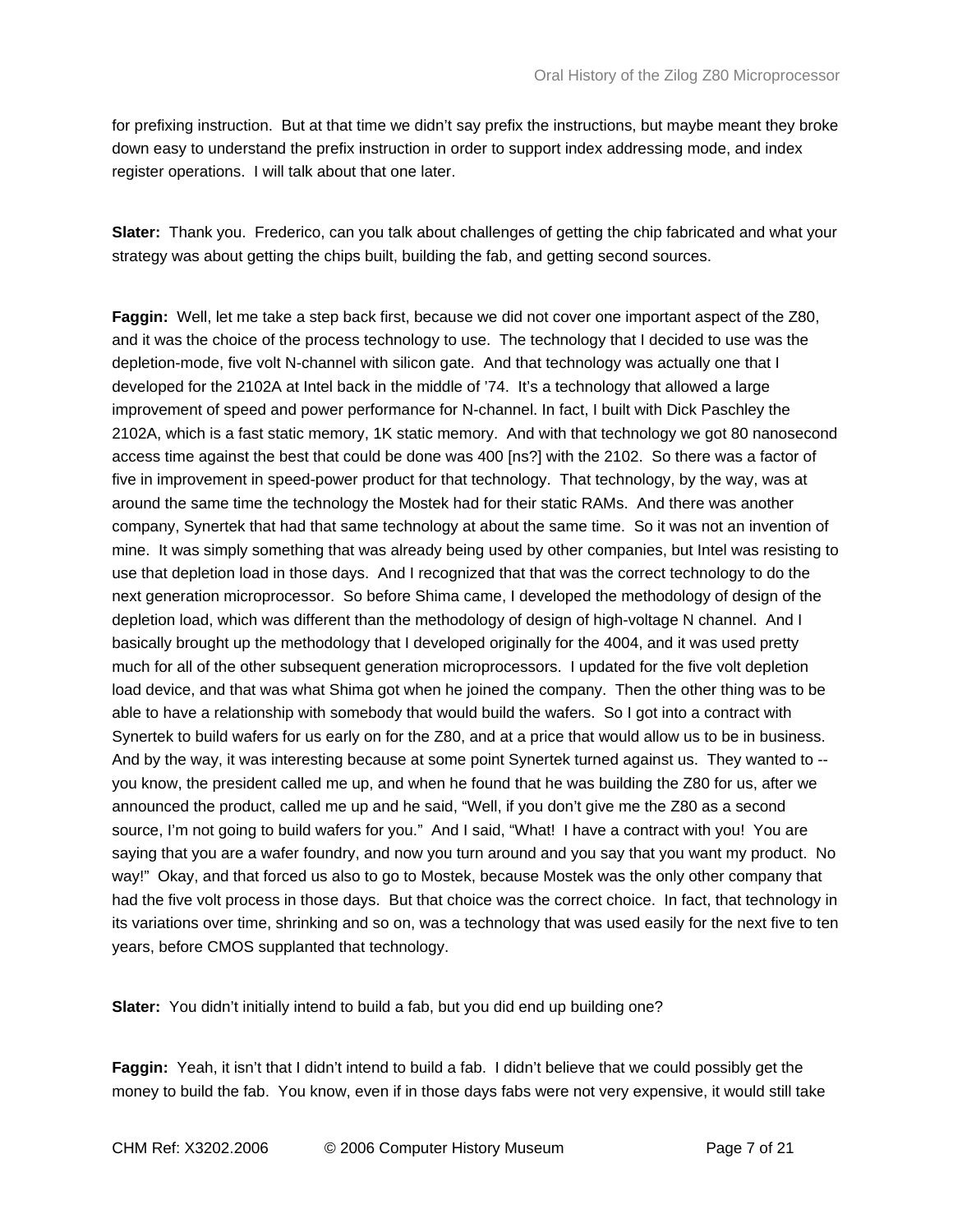several million dollars for the equipment, whereas now, of course, it's several billion. But in those days with the three-four million of equipment, you can actually build a small fab. So I didn't think we could get the money. But then after the success of the Z80, Ralph and I were able to convince Exxon Enterprises to actually fund a fab. Also it was absolutely essential if we had a second sourcing arrangement with Mostek as we did, that we were independent in manufacturing in order to survive as a company. So it was an imperative to have a fab at that point. Let me say a few more words about the development process, because as you know, from the overview, we basically got \$500,000 the first financing of the company. And I promised to Exxon that we would get on March 9 that we would get the first working CPU, and that I would spend \$400,000. And Shima was able to get the Z80, the first working Z80 on March 9. And that was an incredible feat. And we spent \$400,000. So we did the CPU, the development system, the software and everything else with \$400,000. Which, in this day, would be considered totally impossible. But even for those days was probably one-tenth, or at least between one-fifth and one-tenth of what it would take anybody to do.

**Slater:** Let's talk now about some of the challenges the team faced in creating this product. Ralph, on the part of it that you were working on, what were the biggest challenges that you faced?

**Ungermann:** That's a hard question. I don't remember many hard challenges, other than just a lot of tremendous, a lot of hard work. But in the software side we had to do a lot of basic work. We did a realtime operating system, and that is another tremendous project done by very few people very well. And the software was a unique and very valuable part of all of Zilog's sales.

**Slater:** And Federico, from your perspective, what were the biggest challenges with the Z80?

**Faggin:** Well, the biggest challenge was to do it in a short time, because that compressed everything. That forced our hand, in a way, because I was afraid at that time that Intel would come out with another - an improved 8080, and we'd be -- and I didn't know what Intel had planned to do. And we had already lost a fair amount of time, you know, raising money and so on. So that we did not have much time advantage over Intel. In fact, we had time "disadvantage" over Intel. So that was a big challenge for me. The money was a big challenge. You know, we had half-a-million and we had to have this thing working so that we could get some more money so that we could build the company. The other big challenge for me was really working through this issue of getting a second source. Who are we going to partner with? How're we going to make money, to make a business out of it? I was the CEO of the company. Ralph, in those days, was the executive VP, and you know, and I wasn't just worried about the Z80 CPU or the development system, I was worrying about, "Can we build a company here?" So a lot of my challenges had to do also with how we're going to make a business down this road. And so Ralph and I were a little bit alone on that in the sense that I wouldn't necessarily share those concerns with others, but we would have long discussion, the two of us, trying to understand how we could actually make a business out of this. So I would say that those were the challenges the top of my mind for that time.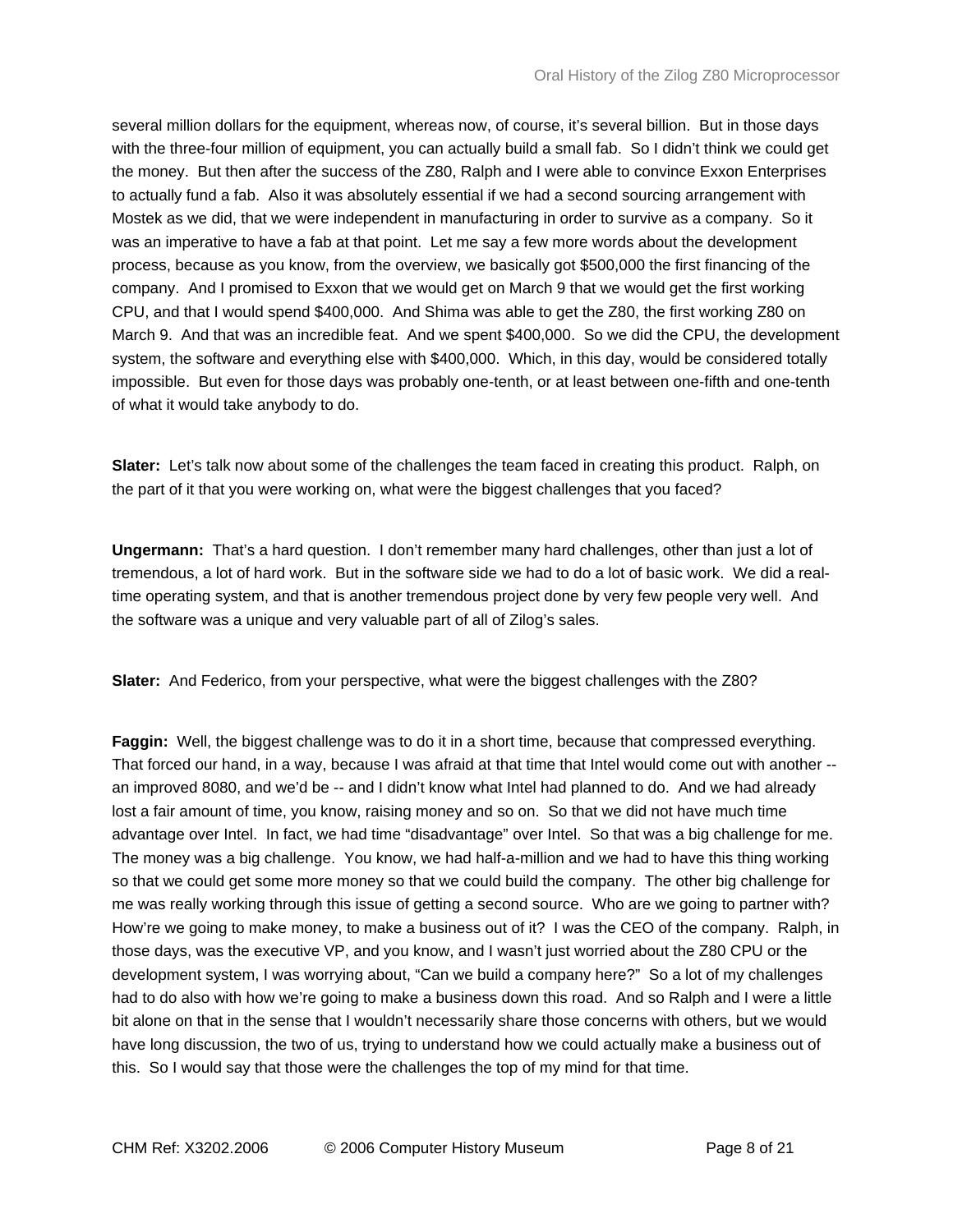**Slater:** And what were some of the solutions to those challenges?

**Faggin:** Well, for the timing of the product out, that was put three-and-a-half months of my life at 80 hours a week doing the layout. I mean, that was the only way I could solve that challenge. We couldn't find a layout draftsman. They weren't experienced enough or fast enough. And that was the absolute, the limiting time in terms of getting the product out. Because the design, Shima pretty much was doing it all the time it was allotted, but the layout was just not getting done fast enough. And so that's why I had to do it. You know, a CEO doing layout draftsman job was not something that would be normal, but that's what I had to do, and I did it. So that's how I solved that problem. And that certainly saved many, many, many months for the project. As I said, I did two-thirds to three- quarters of the chip drawing it myself. And business challenges were really solved only when Exxon agreed to let us build a fab. So the fab was the key to giving us independence, so that we would not be in a position of underdog to our second source. So having done all the work, and then the second source basically being able to take the business away from us. So it was important also in the business deal that I negotiated with Mostek to negotiate in a way that it would not give them so much advantage that they could take advantage of us, because they were a bigger company, with a lot more feet on the street, and we were just a start-up. I thought they believed that they could get us in the marketplace. And but because of the good work that we did as a team, and also the fact that we did not give them, for example, the development systems and software, and those tools that were essential for the designing. And the fact that we built a fab very fast, we were able to actually not lose much of the business. We probably ended up with a 60/40, 70/30 market share in Z80 at the end of the day, you know, many years later.

**Slater:** Shima-san, from the engineering work that you were doing, what were the big challenges that you faced, and the solutions that you came up with?

**Shima:** Yeah, the functional specification became excellent. Therefore, it became necessary to spend lots of time on the hardware architecture design at the time of product definition. It was quite interesting the development job, but it was very severe work. There were seven challenges of designing Z80. How to get higher performance than both Intel's 8080, and also Motorola's 6800. How to expand the number of instruction set. The next one is a most important job. How to differentiate Z80 logic from 8080 logic. Next one is usage of one-phase clock. Then chip size to be small as much as possible, and no trouble in the layout; I had a lots of trouble in layout of the 8080. The last one was how to stop the copy of layout. That is my seven challenges.

**Slater:** You want to tell us about your solutions to those challenges?

**Shima:** Yes. In order to develop the 8-bit microprocessor, as I said, I spent about two months for hardware architecture design, and planning the chip plan in advance. I didn't want to repeat same mistake in the layout of 8080. So I introduced a unique design technology as follows: At first in order to expand the number of instruction set with small number of transistors I introduced two prefix in the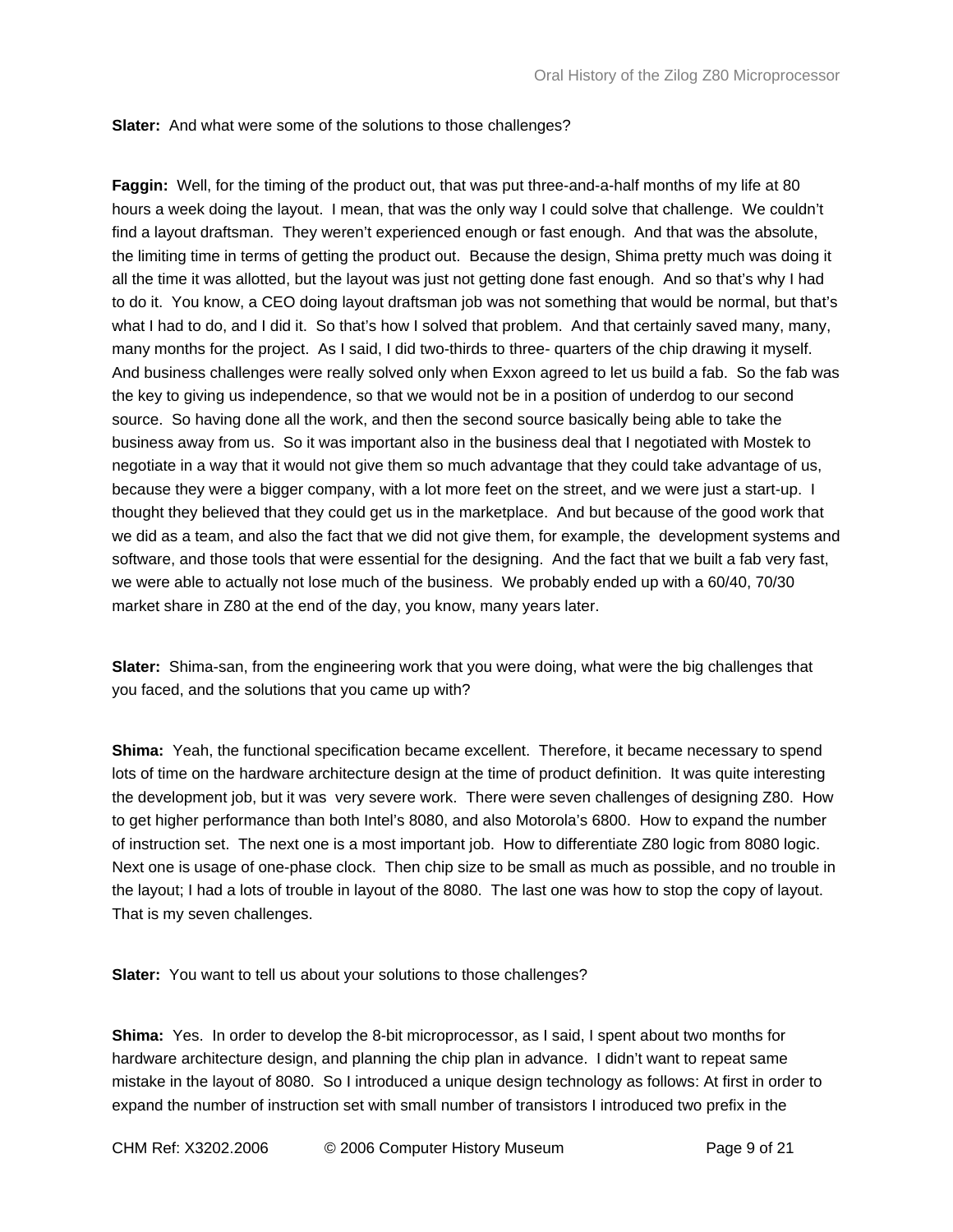instruction. One for index register X, one for the index register Y. If the prefix instruction was added to certain instruction, including the old 8080 instruction, and the new instruction set, the prefix instruction is able to redirect the selection of each register to index register X or Y. And this was our pride for not only 16-bit index register, but also the lower or higher of index register. But we didn't publish that one. And also I had to use this prefix method before I developed the desktop calculator in 1968. And secondarily, in order to differentiate Z80 logic from 8080 logic, I introduced many unique design technologies as follows. One-phase clock instead of two-phase clock, and 4-bit arithmetic instead of 8-bit arithmetic unit. The storage of both accumulator and flags into the register file. Those were more than enough to differentiate Z80 logic from 8080 logic. At first I introduced the pipeline 4-bit ALU. Next, I introduced the pipeline among the instruction set and the instruction executions, and minimum number of the clock for instruction was four clocks. And I use a four clock for instruction execution. But still there was some overlap between execution and instruction fetching. Also that was quite different logic from 8080's. Then I introduced a very powerful, flexible unique 8-bit internal data bus. The considerably large size transistors were placed on the internal data bus like the gate of a canal. Please look at this internal system bus. [shows diagram] And here are these big gates, here. And it was divided into the four sections. Let me go back to here. Usually it works as one set of internal data bus. However, if required its internal data bus is divided into four kinds of internal bus in order to perform four different types of operation concurrently. The first internal bus is used for the instruction fetch. And second internal data bus is used for the accumulator-related operations. The next set internal data bus is used for the flags related operations. Fourth internal data bus is placed inside of ALU to be used for not only the 8bit operation, but also digit operation, bit operation, rotate operation, and the shift operation with very small number of transistor. With this internal shift and data bus architecture, both accumulator and the flag are placed into the register file. In addition to it, the considerably large size of transistor was placed inside of register file. Its gate was off. The general purpose register including accumulator and the flag are separated from the group of program counter and stack pointer, thus differing their operation related with general purpose register, accumulator and the flag. The other register is able to be updated concurrently. Those design technology brought so many advantage as follows: the significant difference from 8080 logic, and significant chip size reductions, and no performance problem in ALU. And also lots of layout space for flag logic. That was a big trouble in 8080. Still performance of the Z80 is almost same as 8080 performance, and is the same clock frequency. There was not any trouble to increase the clock frequency by 25 percent, because the different type of transistor that was used. And thirdly external system bus was improved. I designed the logic of 8080 by using simple logic, because there was a lack of manpower and a very tight schedule. As a result in 8080, the time of half-clock was usually wasted at the time of address output and also instruction-fetch time. In Z80, address information always was read out from the register file, putting up to output of address by half-clock up. Also instruction was fetched to the input buffer. Then it was stored to the instruction register at next state of time. And that means even if Z80 used two-clock instruction fetch cycle, instead of three-clock in 8080, Z80 was able to provide same memory access time as 8080.

**Slater:** Thank you.

**Faggin:** This is like doing algebra in public.

CHM Ref: X3202.2006 © 2006 Computer History Museum Page 10 of 21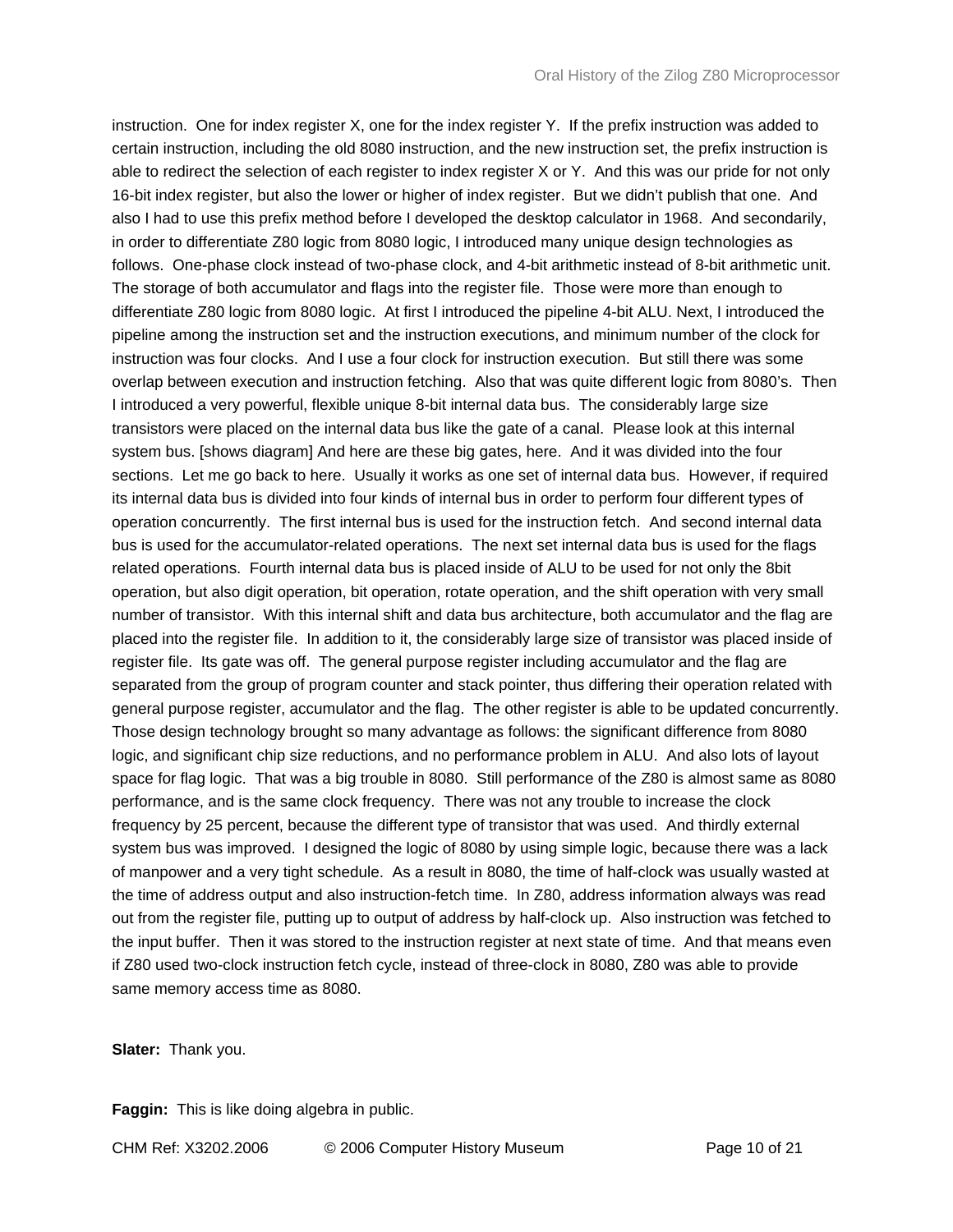**Slater:** Yeah.

**Shima:** This is why we made a good Z80. Without this one nobody can make a Z80.

**Slater:** Do you recall, any of you, the key statistics in terms of how many transistors and what the process technology was.

**Faggin:** Well, yeah, the process technology I mentioned earlier was 5-volt depletion mode.

**Slater:** What was the dimension?

**Faggin:** The dimension, roughly 200 x 200 mils. Do you remember, Shima, exactly?

**Shima:** I don't know.

**Faggin:** About 200 x 200.

**Slater:** The process size?

**Faggin:** So it would be 5 mils -- the process size was about -- the process size actually is an important point, because I spent a lot of time defining common design rules, because we did not have a fab. Any fab has its own process with its own specific design rules. Because we didn't have a fab, I had to generate a composite of design rules that would allow us to use the same tooling with different fabs. Actually I spent a fair amount of time to devise that. And we lost some chip size because we couldn't optimize like a specific fab can. But that gave us a much more robust design at the end.

**Shima:** But also the Z80 is much more compact than the 8080.

**Faggin:** I think that the minimum line was six microns still. So we -- by the way, in those days, the whole idea of scaling was just beginning to emerge. In fact, Intel was kind of late in adopting that technique. I found out that Mostek was much more advanced than Intel in applying scaling and shrinking, and that kind of idea into their products. And so what happened, I used the design rules to include those ideas, so that when we adopted Mostek we were able to shrink the Z80 by at least 20 percent and making it more cost effective.

**Slater:** Where did you start out in clock speed? And what did you ultimately achieve?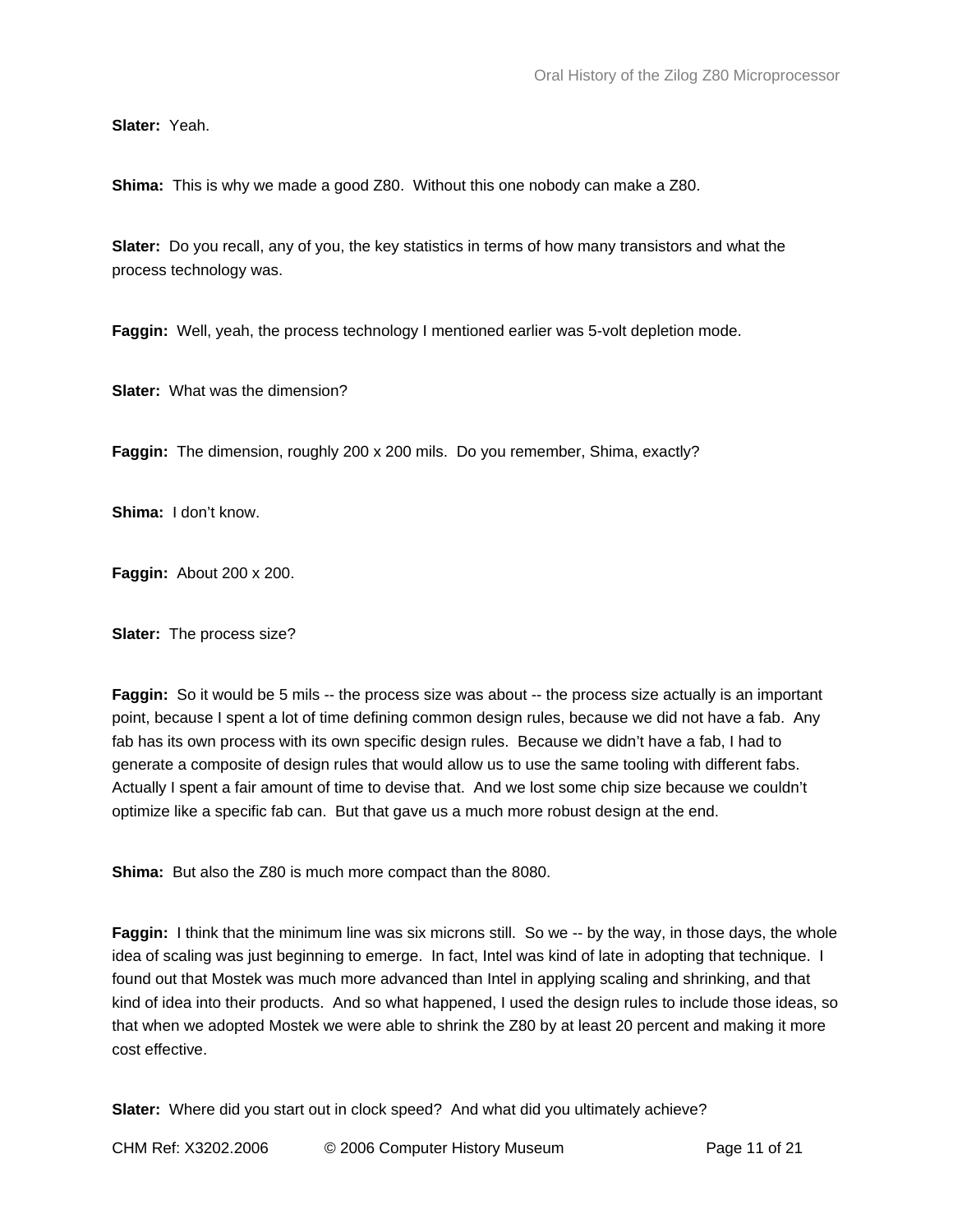**Faggin:** Two megahertz. And we had a pretty good selection of four megahertz. We had already four megahertz from original mask set, we probably had 20 percent distribution at four.

**Slater:** And this was when the 8080 was at what?

**Faggin:** The 8080 was at 1.5 and two I believe.

**Slater:** So if we can shift gears a little bit to talk about some of the business and marketing side. What was the competition like? Who were the big competitors you were facing, and how were the customers choosing amongst their alternatives?

**Faggin:** Well, maybe you want to say something?

**Ungermann:** Yes, the 6800, obviously, was a good competitor. And the Intel 8080 was really taking off. And so we were able to go poach their design wins, because of the software compatibility, which was the key issue here in terms of being able to go after that market. People liked the Z80. They liked it a lot, and it was a very easy sell, because it was simple.

**Slater:** And then the 8085 came out a little after the Z80.

**Ungermann:** 85. It came out after I left.

**Faggin:** The 8085 came out about a year after. That was Intel's Super 80.

**Ungermann:** Oh yeah.

**Faggin:** That was Intel's version. That was basically a five volt version of the 8080 with a couple of instructions added.

**Slater:** And did that provide much competition for you?

**Faggin:** Not that I remember, no. But Intel was still formidable because of their presence in the marketplace, you know, the development systems created a stickiness for Intel. And all the peripheral components that Intel had at that point or was beginning to have were started under our tenure. And so we ended up poisoning a little bit of our [own] well.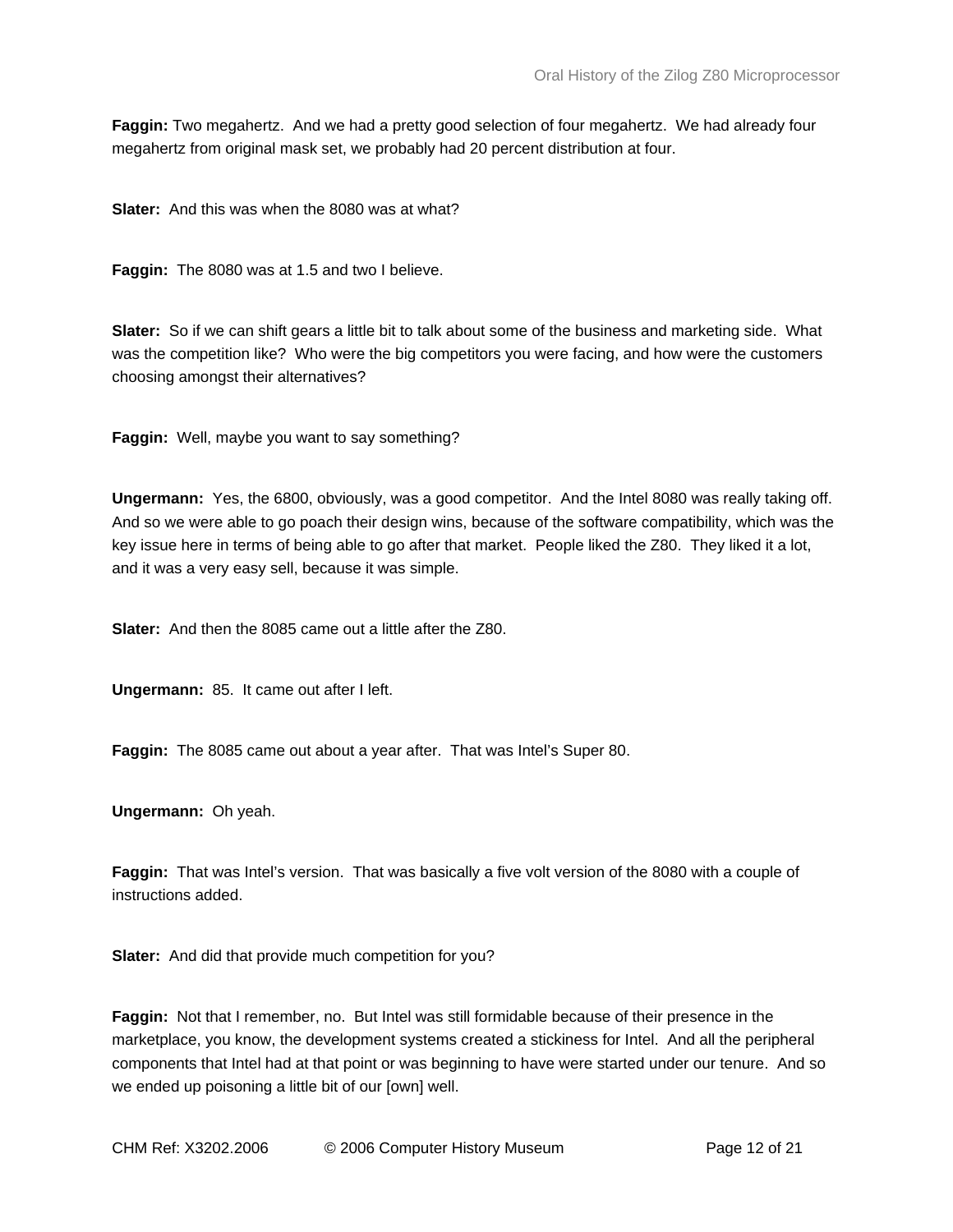**Slater:** You had some concerns about Japanese companies, in particular copying your design. How did you address that concern?

**Faggin:** Yes, we were concerned about others copying the Z80. So I was trying to figure what we could do that that would be effective, and that's when I came across an idea that if we use the depletion load the mask that doesn't leave any trace, then I could create depletion load devices that look like enhancement mode devices. And by doing that we could trick the customer into believing that a certain logic was implemented, when it was not. Then I told Shima, "Shima, this is the idea how to implement traps. Put traps, you know, figure out how to do the worst possible traps that you can imagine," and then Shima with his mind, that was steel mind, was able to actually figure out a bunch of traps that he could talk about.

**Slater:** You want to tell us a little about that Shima?

**Shima:** I didn't count [on] talking about that mostly. I placed six traps for stopping the copy of the layout by the copy maker. And one transistor was added to existing enhancement transistors. And I added a transistor looks like an enhancement transistor. But if transistors are set to be always on state by the ion implantations, it has a drastic effect on very much. I heard from NEC later the copy maker delayed the announcement of Z80 compatible product for about six months. That is what I got from NEC. And finally a total transistor of Z80 became 8,200 while a total of transistor of 8080 was 4,800.

**Slater:** Who were the primary customers early on, and what was the pricing strategy? You want to talk about those aspects, either of you?

**Ungermann:** We went after the PC business as we know it today. And we brought our prices down to allow us to do that very quickly. When we came out with the product, we priced the Z80 at \$200 a chip, and it took us just a few days to understand from our customers that they needed a lower price to be able to go after the market. However, we also had a number of system companies that were thought that they could get the IBM software to run on the Z80. They could crack a lot of IBM markets, but that of course, didn't ever happen, because the Z80 was not designed to compete with a mainframe.

**Slater:** Were there important embedded applications also?

**Ungermann:** Yes, there were many embedded applications.

**Faggin:** Yeah, one of the first customers that we had was Cromemco In fact, Roger Mellon came to the office and I remember personally selling him one Z80 for \$200, and Ralph didn't say it, but NEC was actually our first customer, and I think you sold the Z80 to the competition. <laughs>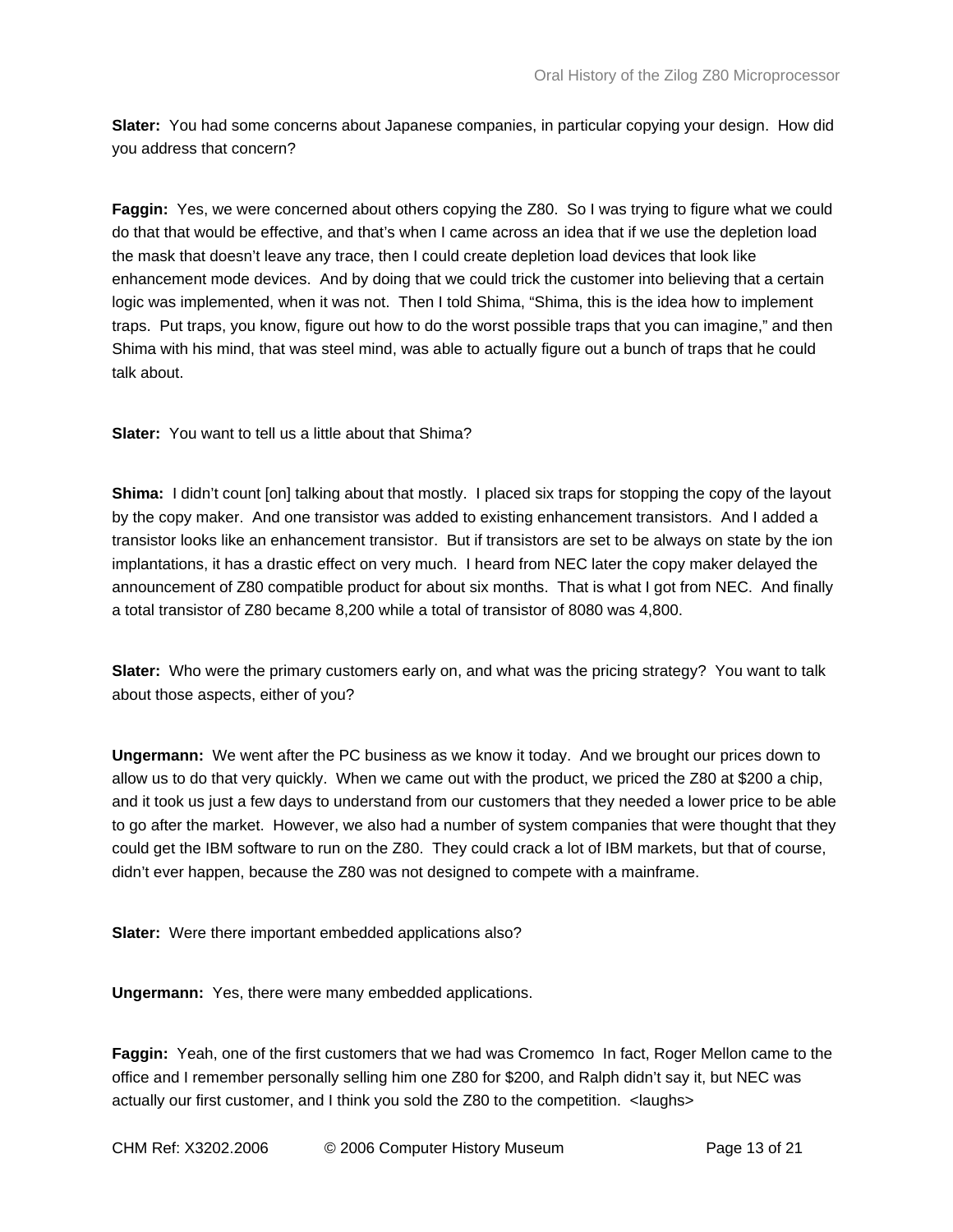**Ungermann:** When we were packaging the product up for shipment, somebody knocked on the door of the office and it was an NEC guy with four \$100 bills for two chips. And then right after that a very successful Japanese computer company came in with four \$200 bills. That was just the start of the copying.

**Faggin:** We also sold quite a few Z80s to Tandy, Radio Shack, for the TRS-80.

**Ungermann:** Trash 80, as it was called.

**Faggin:** Well, Trash 80 later on. So the TRS-80 was very successful, what today would be called a personal computer, home computer -- hobby computer in those days. And we also were adopted by Videc for their word processor. Videc, was an Exxon Enterprises company; by Quiz - for the edit-drawing typewriter; by Wang for their older word processor line. The Z80, because of the string instructions, was very popular with word processing. Because in one instruction you could move a block of data. And we also had a large volume customer in the gaming area, Fidelity Electronics, or something like that. They built a chess game, computer chess game. And I remember that I was given one that had voice synthesis, and you know, when you turn it on it would say, "I am Fidelity, your computer opponent. Select your move." And then you proceed to play with the computer. We were selling between 100 and 200,000 units a month for that.

**Slater:** Just to that one customer.

**Faggin:** Just to that customer, yeah.

**Slater:** What did the volume peak at for the total product?

**Faggin:** Well, the volume peaked much after my time. I figure, because now I'm chairman of Zilog, and I went through a little bit of data, I figured there were over two billion Z80s sold by the various sources. But many Z80s are actually used in embedded application, so we don't even know how many of those there are. For example, NEC is still using Z80s in many of their embedded ASICs.

**Slater:** So it's turned out to be an extremely long-lived product.

**Faggin:** It's still in high production today.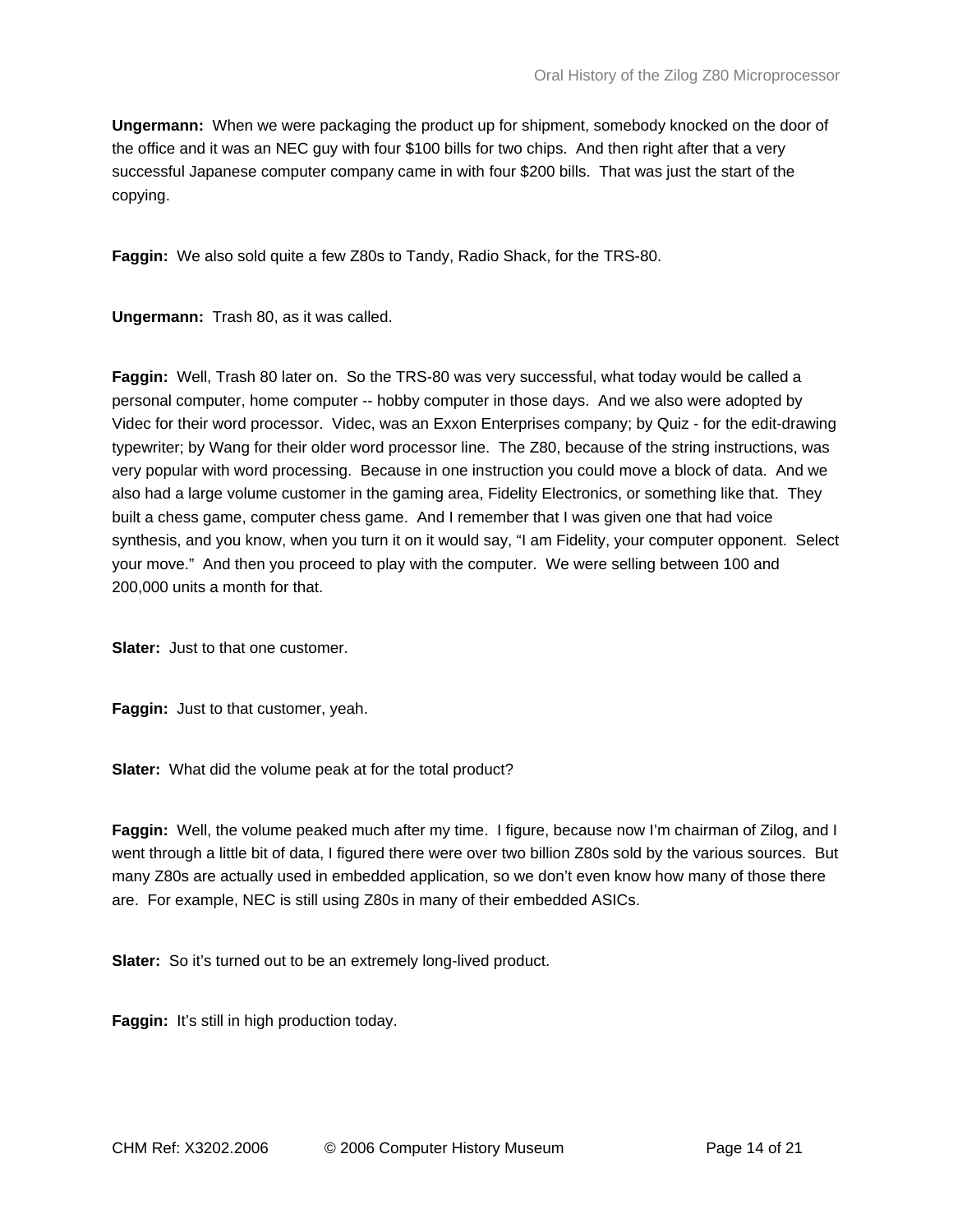**Slater:** What was your expectation about that? Were you thinking these were short life-cycle products? Did you have any sense that this was something that people were gonna still be using in 20 years, 30 years?

**Faggin:** No. It far surpassed my expectations. I thought in my -- you know, when I was putting the business plan together for Zilog in those days, and in my calculations that I was making predictions of what might happen and so on, my calculation was that it would peak at around '81-'82, and then it would sort of peter out as the new generation, the 16-bit generation was going to take over. In reality, it kept on growing for at least until the mid-'80s, if not longer. And then it came down very slowly. And in fact, many new applications that are embedded appear, and those we can't keep track of.

**Slater:** And the relationship with Exxon -- how did that evolve? Was that an asset? There was obviously an asset to you financially. Was it an asset in the marketplace?

**Faggin:** It was an asset in the beginning, because we got money when otherwise we would not have been able to start a company under the financing venture capital climate that existed in 1975, and the window of opportunity was that there was no other time that a microprocessor company could really start- - a general purpose microprocessor company, like the way I saw it. So it was essential to have Exxon as an investor, given their willingness to invest in us. But then later on it became a liability, because they became a competitor in a sense. Or viewed as a competitor in the marketplace by many of our customers. Exxon had an intention, which we were not privy to, they did not tell us that in the early days. They had a master plan to create a major information technology company that was going to compete with IBM. And in fact, they started doing advertisement, presenting their company in advertisement in the '78-'79 timeframe. Basically presented themselves as a challenger to IBM. They had a company called Videc that was making word processors, Quiz that was making electronic typewriters, Quip that was making fax machines. There was Zilog that was making, of course, chips. And they had another 20 companies in the wings that many of them they had started themselves in all areas, from printers like Qume, in the area of displays, and so on and so forth. So they really presented us with a big problem. That's one of the reasons why we were not designed-in as a company in the IBM PC. Only one of the reasons, but certainly an important one.

**Ungermann:** The early design-ins it was a very, very important thing. We could say, "We've got the money of Exxon, and the brains of Intel." And it was very easy then to get a customer to shift from an 8080 to a Z80.

**Faggin:** Plus we had a second source, which is very credible, Mostek being a credible second source, where Intel did not have a credible 8080 second source. And so the combination of all three factors gave us a very rapid momentum in the marketplace.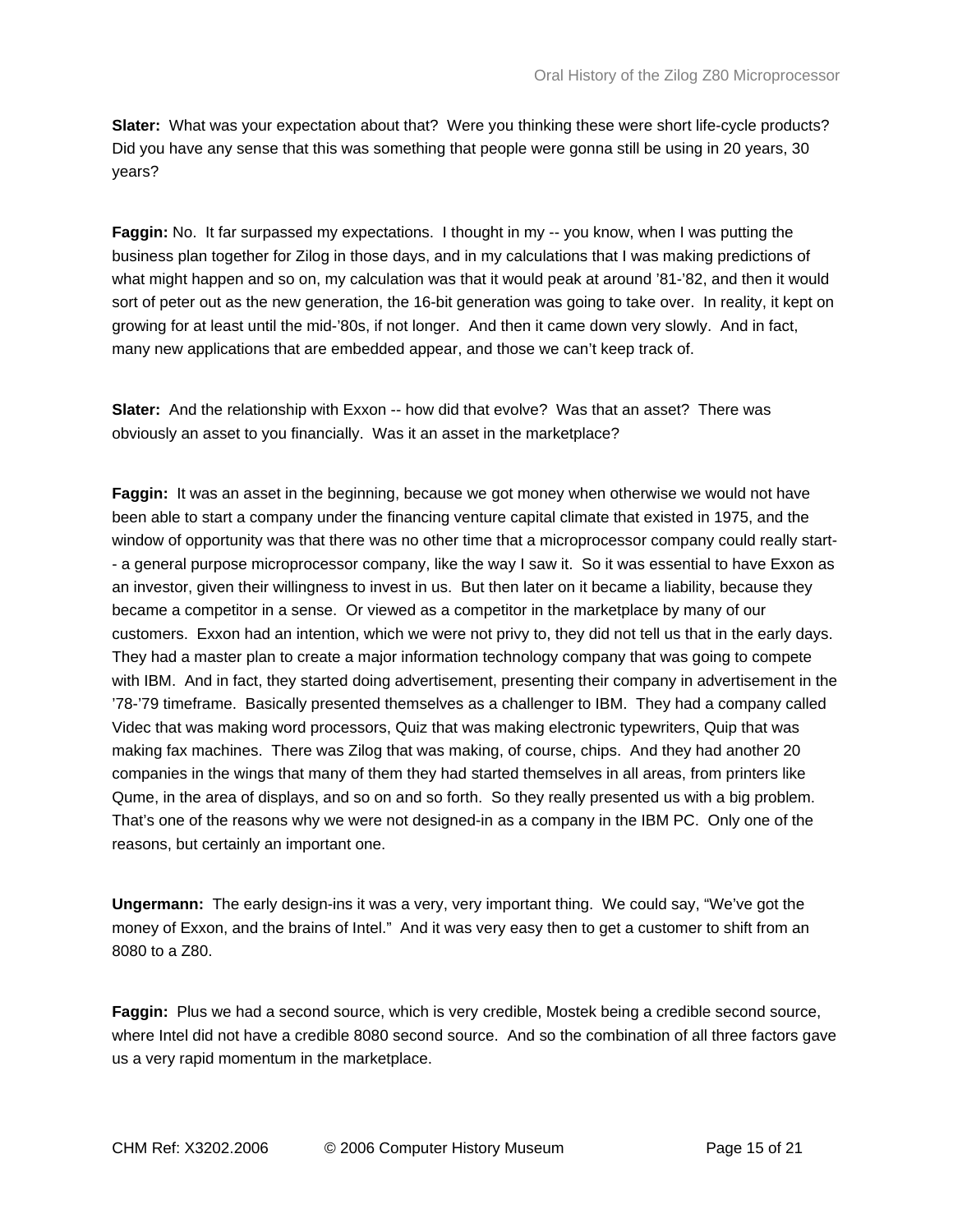**Ungermann:** So the big question here is, "Why not Zilog instead of Intel?" What happened?

**Slater:** And what do you think the answer is?

**Ungermann:** Well, I think that we had a winning strategy, and we were winning in the marketplace, but I think we tried to do too many things, other things, and do memories, and we expanded our horizon beyond our capacity.

**Slater:** So it wasn't focused enough.

**Ungermann:** Yeah, that's my view.

**Slater:** Federico?

**Faggin:** Definitely that is one reason for that. I also feel that we were inexperienced. Both Ralph and I had never run a company, and we had really negative guidance from the board. The board of Zilog was really three excellent people, but they were the boss of the boss. You know, the boss, and then his report, and then his report. So anytime there was a decision to be made, the lower guy on the totem pole would look up, the other guy would look up at the next, and Ben Sykes who was the senior guy would say, "Yes," or "No." And that was the decision process at the board. So we did not have a diverse enough board that would allow us to bring other perspectives. Also the perspective of Exxon was basically later acquiring us, and making us part of their empire. So they had no interest in their view to really see to it that we would really be sort of out there in the minds of people as a business. They were interested to see us to gain market share, but you had to do more than that. You had to be in the minds and hearts of people in the business community, and we were not. We couldn't do that. Also Ralph and I had a falling-out that did not help. We got into some ego battles, I guess.

**Ungermann:** Set off by Exxon.

**Faggin:** Yeah, they were set off by Exxon, but we were not mature enough to handle that in a mature way. So that certainly didn't help. I can say that for myself. And basically toward the end of my period at Zilog as CEO, I was spending more time in New York keeping Exxon out of the way, than I was spending time with customers. You know, having customers design with our product. So, that's how bad it got. So what was truly an asset at the beginning became a liability at the end.

**Ungermann:** I agree with that completely.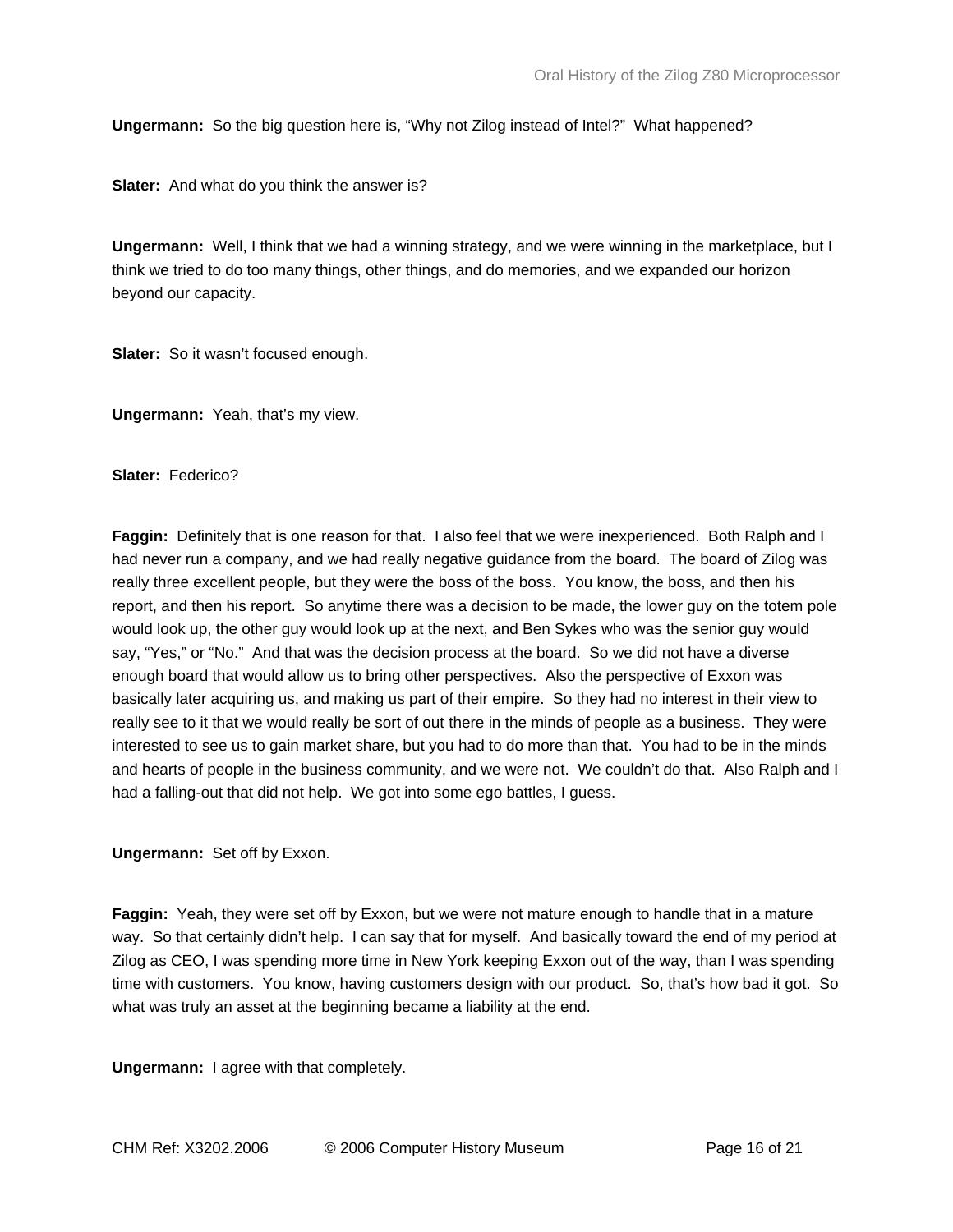**Slater:** Well, I think our final question is what unique memories each of you may have of the project, some story you'd like to tell. Something you think was an interesting event. Shima-san, do you want to start with that?

**Shima:** Yes, I enjoyed Z80 project very much, because I got all of the experience of microprocessor before Z80 development. And Z80 was transported to the production in March, 1976, where I left Z80 project. And then Zilog changed the second source to Mostek. Then the wafer came out in May 1976 it didn't work completely. At that time I took vacations, and I went to the company in the afternoon. There was nothing wrong in both our tester and the test vectors. Then I started to debug its wafer, one step-bystep of testing its wafer with many combination of instruction. And finally, I was able to locate the bug. Next I checked its location carefully with microscope. Then I found out the thin shadow under the metal line. It looks like the poly silicon under the wide metal line of power supply had been cut, but nobody believed what I said. And later, I was told that there was one defect on poly silicon mask. And all of debug were completed at 4:00 a.m. And it took more than half a day to reach to the conclusion. And then I'm lucky. I got the heavy cold, and lost one week of vacation. That is my unique memory. Quite unique. Same as 8080.

**Faggin:** Well, I have many, many unique memories, frankly. I have the starting with the memory of how we came up with the name of the company. It was Ralph and I at the end of the day would sit around and try to figure out names. And we had a list of names like Electronic Semiconductor, Integrated, etcetera, and etcetera. And tried combinations, and we would come up with a name, and after many glasses of wine, then go home, and then in the morning, I would ask Ralph, "Ralph, do you remember the name that we liked yesterday?" He said, "No, I don't." And I didn't remember it either. So it was very clear that was not a good name. Eventually, I was playing with the word I-Log, I-Log for Integrated Logic. And Ralph says, "Zilog!" And I said, "Wow! That's good!" You know, I said, "Z for the last word of Integrated Logic." And then we went home after another couple glasses of wine. And in the morning, we both remembered the name! And so that's how Zilog stuck. And Zilog became the name of the company. Then the other memory that I have is the fact that we were all going at lunch to the local Safeway store that was not far from where we were. Remember, we're in State Street in downtown Los Altos. So we would go there and buy food. I don't know if it was you, or somebody else, would always buy mackerel. You know, it was smelly as hell! And I would buy acma in camembert, and that's how I got my cholesterol level much higher, and it hasn't come down from that time. And we had a fun time eating together, you know, in a collegial way, you know, in the company. <laughs>

**Ungermann:** You hit some big ones. Good memories. Many, many good memories. We worked together around the clock, and as I said before even, around one or two days of very serious work, but we always took time out to have fun.

**Faggin:** Yeah, I had a still collection of corks of a number of champagne bottles that we opened up, you know, when we got the financing, when we got the first chip out, the first Z80 out, when the first Z80 really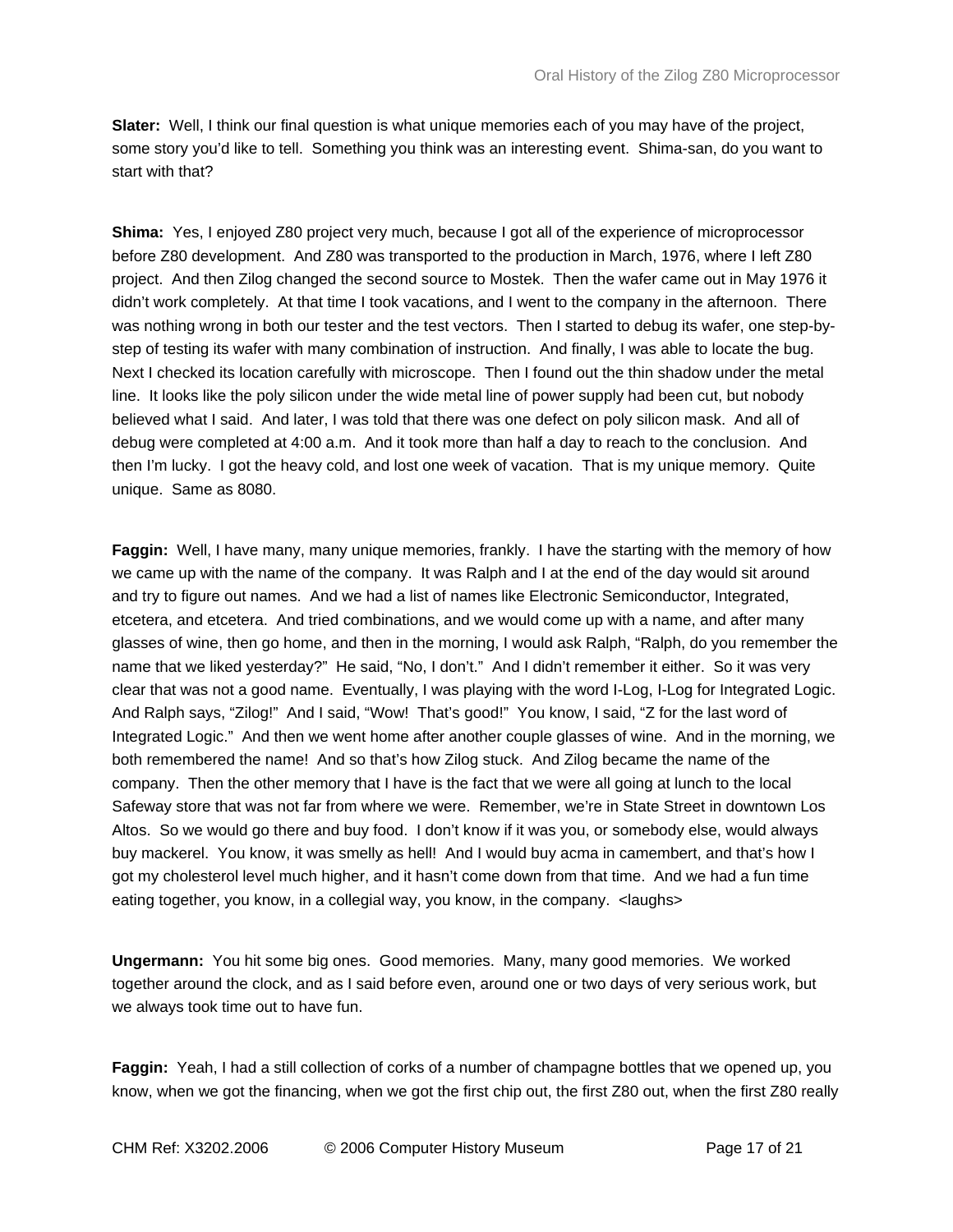worked, and in fact, on the first Z80 that really worked it was in early March, and this really is indelibly in my mind is that Shima has this, you know, micro-manipulator with the wafer of the Z80, and so we say let's try with the development system. So we had actually prepared a socket that would go from the micro-manipulator for the wafer tester, directly into the socket that would plug into the board of the development system that these guys had done. And so we plug the socket, type control/C on the teletype, and we got "ch-ch-ch-ch-chump" in the prompt bat. And that meant that pretty much everything was working! Because just from that -- just to do that you would have to exercise a good 80 percent of the chip.

**Ungermann:** First wafer, first chip, we got this message back, and the first thing we did was run down to the grocery store and buy champagne.

**Faggin:** That's right! And we celebrated!

**Ungermann:** And we got drunk and didn't finish the testing for several days.

**Faggin:** Yeah! < laughs> No, Shima was there next day.

**Ungermann:** <laughs> Yeah, that's right.

**Faggin:** But we were drunk for two days. < laughs>

**Faggin:** But you may want to -- there are so many -- I want to say a few more words, because those early days of Zilog were so magic that we really need to capture them here. And I really think that because there isn't any other opportunity to do that. So maybe we need probably another five, ten minutes that to-- you may want to think of some other, you know, important...

**Ungermann:** Just getting into it now.

**Faggin:** What?

**Ungermann:** I'm getting into it now.

**Faggin:** Yeah, good!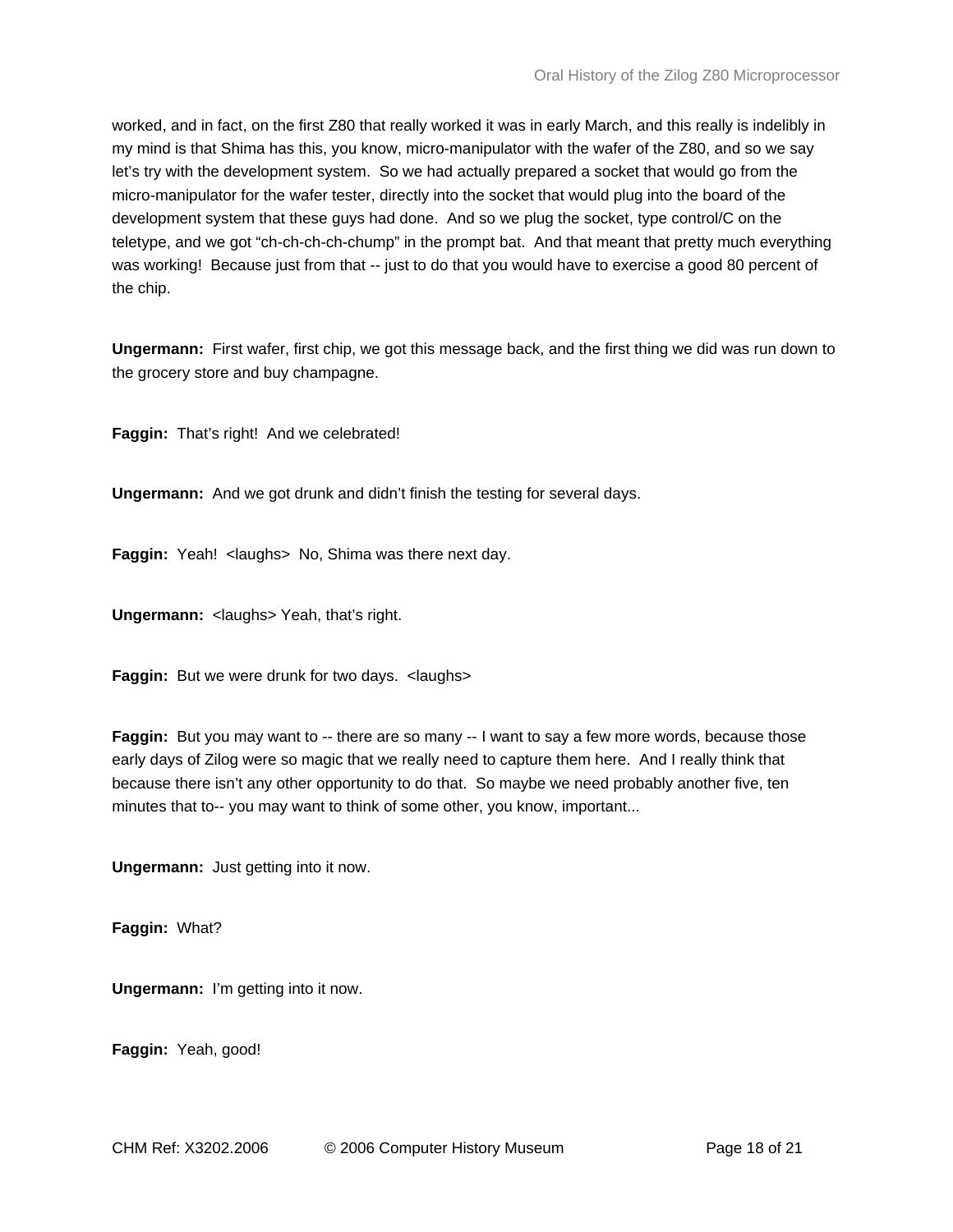**Slater:** Okay, well, let's hear some of those. Federico, you have some more memories of the early days of Zilog you'd like to share?

**Faggin:** Well, one that is particularly poignant is that when the decision was made to have our own fab, that at that point I hire Len Perham from AMD to create the fab and run the fab. And so he came in around May of 1976. So we decided that we're going to build a new building, build a fab. And of course develop the process in that fab for five-volt depletion load. And Len Perham was really pretty much in charge of that. And he was able to starting in June, we had selected a builder, which was Carl Berg, and starting from the selection of the builder in an empty lot, in June of '76, by January '77 we had completely working Z80s in the fab that was in a new building. And that was an incredible feat that goes to the credit of Len Perham. I remember the first day that I got into the building we actually started -- we got into the building in October, so the building started in June, and we moved in October of '76. Up until that point we were mostly in State Street in a number of offices at that point. The morning that I moved in, I was so moved that I actually called up my father on the phone and say, "Dad, I have my own building now. My company has a building." And I was so proud of the accomplishment that we all had made, and of this situation.

**Slater:** Anything come back to you, Ralph, you want to share?

**Ungermann:** I'm going to go back over a couple of things that we've mentioned briefly. But I'll never forget Shima-san's ability to take a logic equation and convert it to physical layout of a mask. And I remember many meetings when we were working on the instruction set. And Federico would say, "It really needs this one," and Shima would say, "No! It adds two more microns." He would completely analyze the instruction set in real time, and veto or approve the instructions based on his ability to perceive a different world than I work in.

**Slater:** So you'd be talking about instruction sets and he's visualizing in his head the logic that he needs to implement it.

**Shima:** Well, I have a super-computer in my brain.

**Ungermann:** Yeah, and as Federico mentioned it's not often the CEO would go off and lay out a chip, but he did. And I remember the morning when he was halfway through that layout, and he decided to tear it up and start over, and then …

**Faggin:** Yeah, you remind me of that. Basically, the worst nightmare of when you do layout is at the end you cannot fit everything on this chip size that you have staked for yourself. And toward the end of it, as I was turning the last corner of the chip and finishing, it was very clear that there were too many transistors, and I couldn't fit them. I had to really compact it more. So it was a very sinking feeling. I